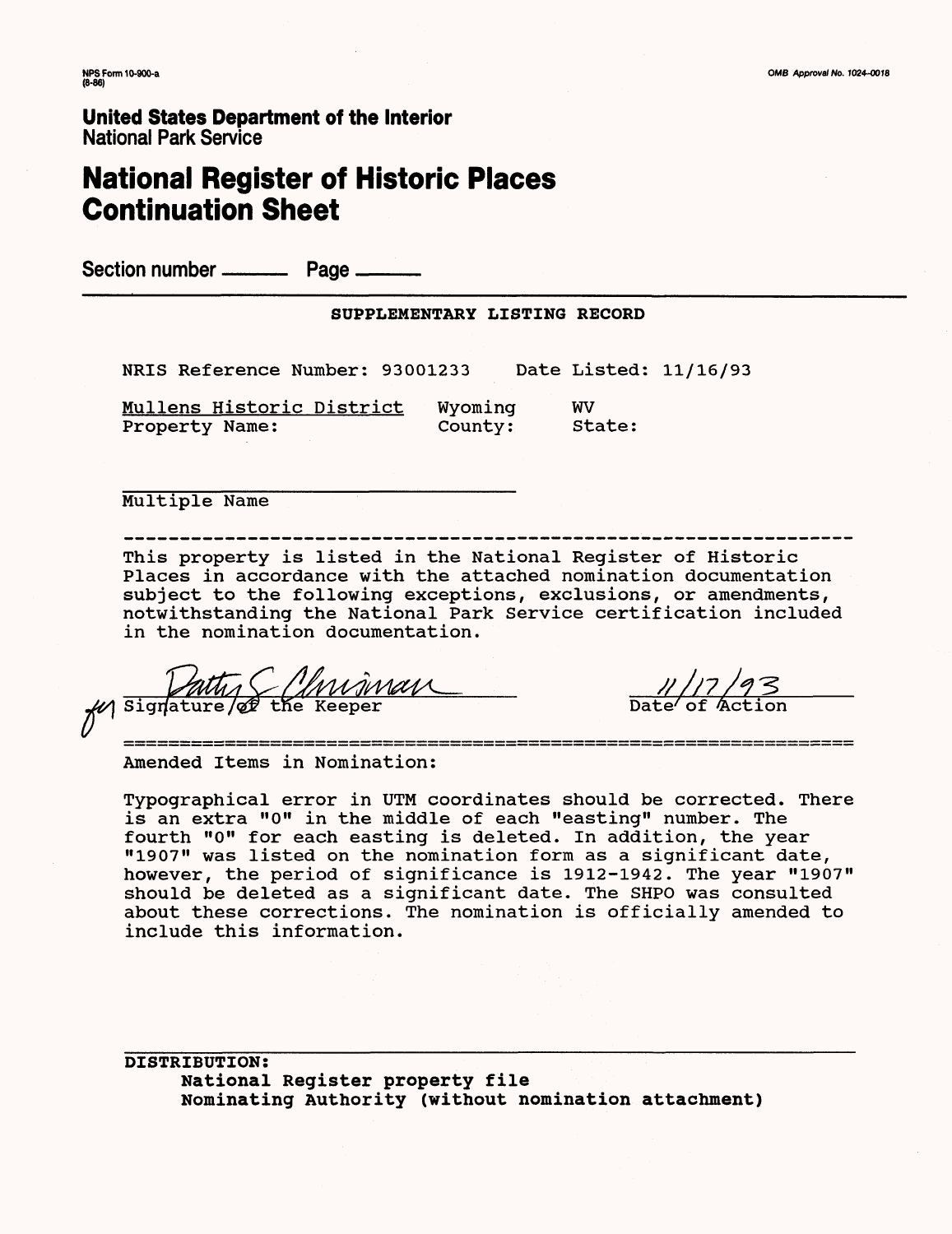NPS Form 10-900 CMB No. 10024-0018

1233

|  | United States Department of the Interior |  |  |
|--|------------------------------------------|--|--|
|  | National Park Service                    |  |  |

## National Register of Historic Places Registration Form  $14.1993$

**RECEIVED MAY<sup>'</sup>2 4 1993. RECEIVED** 

| NATIONAL |  |
|----------|--|
|          |  |

NATIONAL<br>This form is for use in nominating or requesting determinations for individual properties and districts. See instructione, in How a Somplete the National Register of Historic Places Registration Form (National Register Bulletin 16A). Complete each item by marking  $\mathbb{Z}^{\times}$  in the appropriate box or by entering the information requested. If an item does not apply to the property being documented, enter "N/A" for "not applicable." For functions. architectural classification, materials, and areas of significance, enter only categories and subcategories from the instructions. Place additional entries and narrative items on continuation sheets (NPS Form I0-900a). Use a typewriter, word processor, or computer, to complete all items.

#### 1. Name of Property

**historic name** Mullens Historic District \_\_\_\_\_\_\_\_\_\_\_\_\_\_\_\_\_\_\_\_

other names/site number

**2. Location**

| street & number Bounded by line parallel to Lusk Avenue, |  |  |  |  |  |                                                                                                                                                   |
|----------------------------------------------------------|--|--|--|--|--|---------------------------------------------------------------------------------------------------------------------------------------------------|
|                                                          |  |  |  |  |  | sueet & number <u>Pounded by this paralist to husk avenue</u> , and Water Street dightand Avenue, Norfolk and Southern Railroad, and Water Street |
| city or town <u>Mullens</u>                              |  |  |  |  |  | $\Box$ vicinity                                                                                                                                   |

|  | state West Virginia code WV county Wyoming code 109 zip code 25882 |  |  |  |  |  |  |  |
|--|--------------------------------------------------------------------|--|--|--|--|--|--|--|
|--|--------------------------------------------------------------------|--|--|--|--|--|--|--|

3. State/Federal Agency Certification

As the designated authority under the National Historic Preservation Act, as amended, I hereby certify that this  $\Xi$  nomination  $\Box$  request for determination of eligibility meets the documentation standards for registering properties in the National Register of Historic Places and meets the procedural and professional requirements set forth in 36 CFR Part 60. In my opinion, the property **EX meets C does not meet the National Register criteria. I recommend that this property be considered significant** dnS laity IS statewidyeAD locally. (Q See continuation sheet for additional comments.) MM fc? IsAAA/AA . lf)l#l\*l, ^

Signs <u> Xuu</u> ture of certifying dfticiai/titie yDatef \* ^

State of Federal agency and bureau

In my opinion, the property  $\Box$  meets  $\Box$  does not meet the National Register criteria. ( $\Box$  See continuation sheet for additional comments.)

Signature of certifying official/Title Date

State or Federal agency and bureau

#### 4. National Park Service Certification

| I hereby certify that the property is:                                             | <b>// Signature of the Keeper</b> | Date of Action |
|------------------------------------------------------------------------------------|-----------------------------------|----------------|
| G entered in the National Register.<br>$\square$ See continuation sheet.           | Imman                             | QZ             |
| determined eligible for the<br>National Register<br>$\Box$ See continuation sheet. |                                   |                |
| determined not eligible for the<br>National Register.                              |                                   |                |
| removed from the National<br>Register.                                             |                                   |                |
| other, (explain:)                                                                  |                                   |                |
|                                                                                    |                                   |                |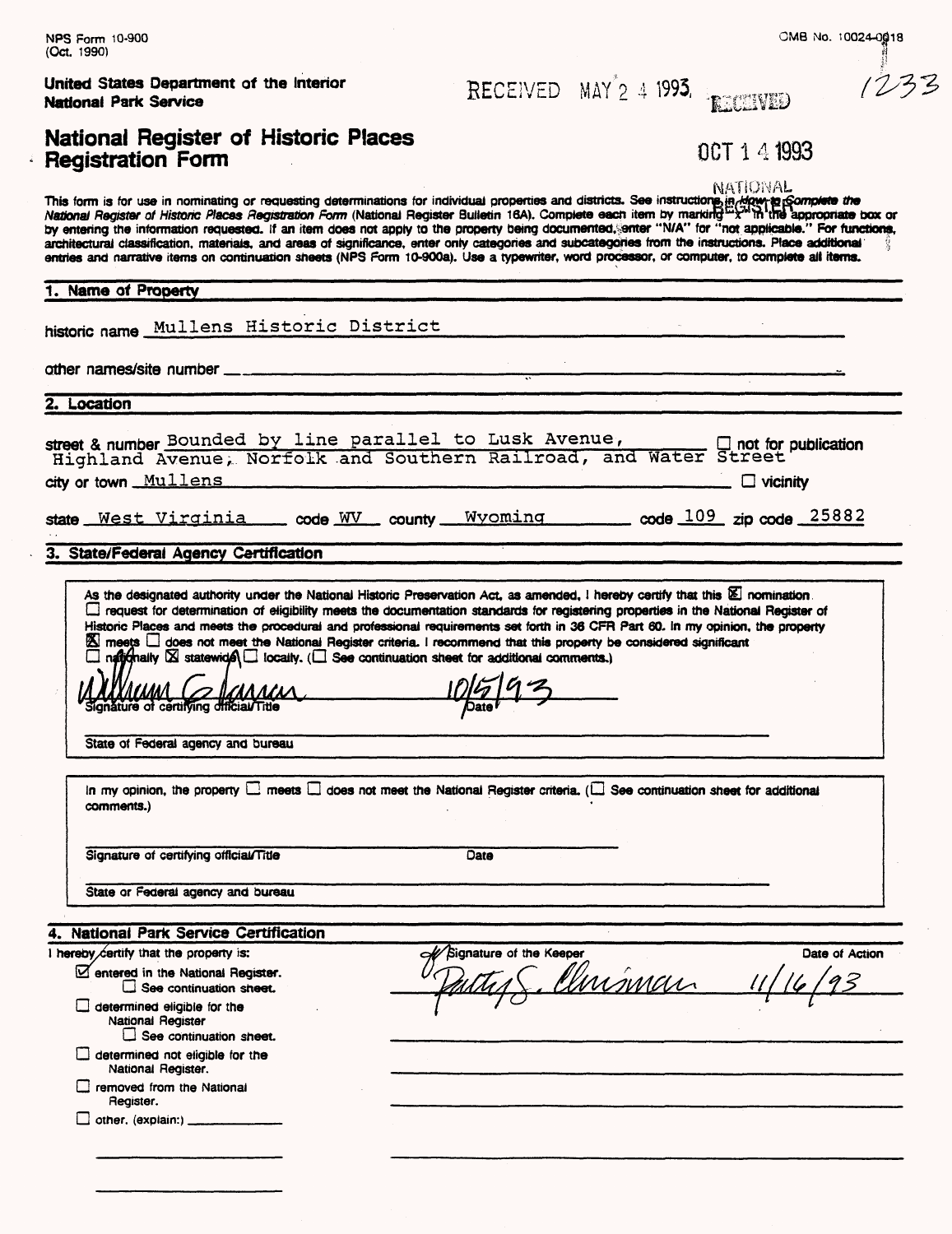| <b>Ownership of Property</b><br>(Check as many boxes as apply)                                                     | <b>Category of Property</b><br>(Check only one box) | <b>Number of Resources within Property</b><br>(Do not include previously listed resources in the count.) |  |  |  |  |  |
|--------------------------------------------------------------------------------------------------------------------|-----------------------------------------------------|----------------------------------------------------------------------------------------------------------|--|--|--|--|--|
| $2$ private                                                                                                        | $\Box$ building(s)                                  | Noncontributing<br>Contributing                                                                          |  |  |  |  |  |
| 2 public-local<br>public-State                                                                                     | $\boxtimes$ district<br>$\Box$ site                 | $29 \overline{29}$<br>95<br>buildings                                                                    |  |  |  |  |  |
| 2 public-Federal                                                                                                   | $\Box$ structure                                    | <b>sites</b>                                                                                             |  |  |  |  |  |
|                                                                                                                    | $\square$ object                                    | <b>structures</b>                                                                                        |  |  |  |  |  |
|                                                                                                                    |                                                     | objects                                                                                                  |  |  |  |  |  |
|                                                                                                                    |                                                     | 29<br>96<br>. Total                                                                                      |  |  |  |  |  |
| Name of related multiple property listing<br>(Enter "N/A" if property is not part of a multiple property listing.) |                                                     | Number of contributing resources previously listed<br>in the National Register<br>$\mathbf{O}$           |  |  |  |  |  |
| N/A<br>$\sim 20\,$ km $^{-1}$                                                                                      |                                                     | ×.                                                                                                       |  |  |  |  |  |
| 6. Function or Use                                                                                                 |                                                     |                                                                                                          |  |  |  |  |  |
| <b>Historic Functions</b><br>(Enter categories from instructions)<br>(See continuation sheet)                      |                                                     | <b>Current Functions</b><br>(Enter categories from instructions)                                         |  |  |  |  |  |
|                                                                                                                    |                                                     |                                                                                                          |  |  |  |  |  |
| 7. Description                                                                                                     |                                                     |                                                                                                          |  |  |  |  |  |
| <b>Architectural Classification</b><br>(Enter categories from instructions)                                        |                                                     | <b>Materials</b><br>(Enter categories from instructions)                                                 |  |  |  |  |  |
| Oueen Anne                                                                                                         |                                                     | foundation concrete, stone                                                                               |  |  |  |  |  |
| Commercial Style                                                                                                   |                                                     | wails brick, cinder block                                                                                |  |  |  |  |  |
| Bungalow/Craftsman                                                                                                 |                                                     |                                                                                                          |  |  |  |  |  |
|                                                                                                                    |                                                     | roof asphalt, asbestos shingles                                                                          |  |  |  |  |  |
|                                                                                                                    |                                                     |                                                                                                          |  |  |  |  |  |
|                                                                                                                    |                                                     |                                                                                                          |  |  |  |  |  |

#### **Narrative Description**

(Describe the historic and current condition of the property on one or more continuation sheets.)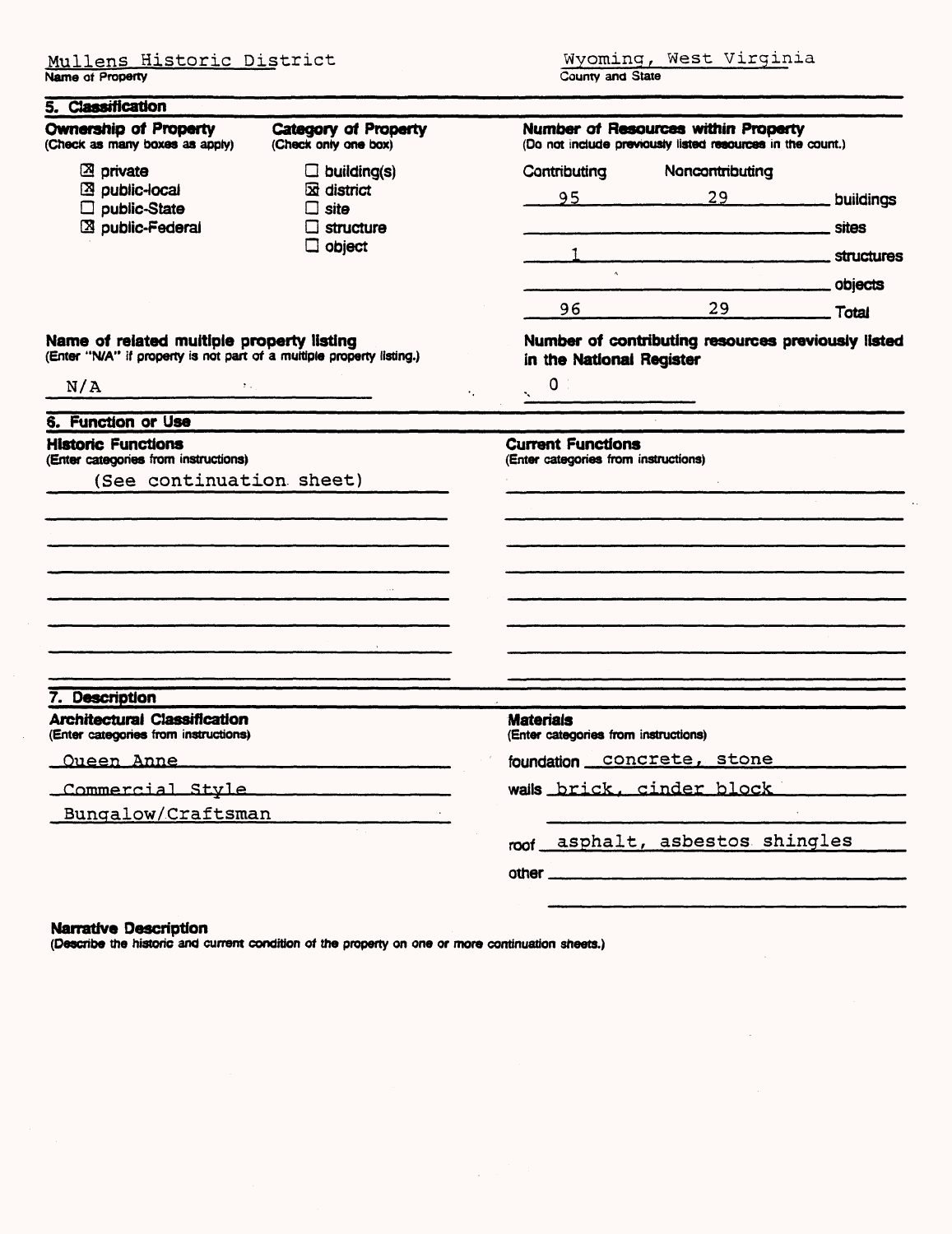#### **8. Statement of Significance**

#### Applicable National Register Criteria

(Mark "x" in one or more boxes for the criteria qualifying the property for National Register listing.)

- $\mathbb Q$  A Property is associated with events that have made a significant contribution to the broad patterns of our history.
- $\Box$  B Property is associated with the lives of persons significant in our past.
- $\boxtimes$  C Property embodies the distinctive characteristics of a type, period, or method of construction or represents the work of a master, or possesses high artistic values, or represents a significant and distinguishable entity whose components lack individual distinction.

 $\Box$  D Property has yielded, or is likely to yield, information important in prehistory or history.

#### Criteria Considerations

(Mark "x" in all the boxes that apply.)

Property is:

- $\Box$  A owned by a religious institution or used for religious purposes.
- $\Box$  B removed from its original location.
- $\Box$  C a birthplace or grave.
- $\square$  D a cemetery.
- $\square$  **E** a reconstructed building, object, or structure.
- $\Box$  **F** a commemorative property.
- $\Box$  G less than 50 years of age or achieved significance within the past 50 years.

#### Narrative Statement of Significance

(Explain the significance of the property on one or more continuation sheets.)

.<br><mark>Wyoming, W</mark><br>County and State

'Areas of Significance (Enter categories from instructions)

**\_T\ OTTYmP f**

Transportation

Architecture

Period of Significance

1912-1942

Significant Dates

1907

1912

1919

Significant Person (Complete if Criterion B is marked above)

Cultural Affiliation

N/A

#### Architect/Builder

Jubal Anderson Early Robert Lester Early

Anderson Cabell Early

#### 9. Major Bibliographical References **Bibilography**

(Cite the books, articles, and other sources used in preparing this form on one or more continuation sheets.)

#### Previous documentation on file (NPS): Primary location of additional data:

- D preliminary determination of individual listing (36 ® State Historic Preservation Office CFR 67) has been requested
- $\square$  previously listed in the National Register
- $\square$  previously determined eligible by the National Register
- D designated a National Historic Landmark
- D recorded by Historic American Buildings Survey
- D recorded by Historic American Engineering Record #\_

- 
- Other State agency
- D Federal agency
- D Local government
- D University
- 29 Other

Name of repository:

Mullens Historic Landmarks Commission

P. 0. Box 295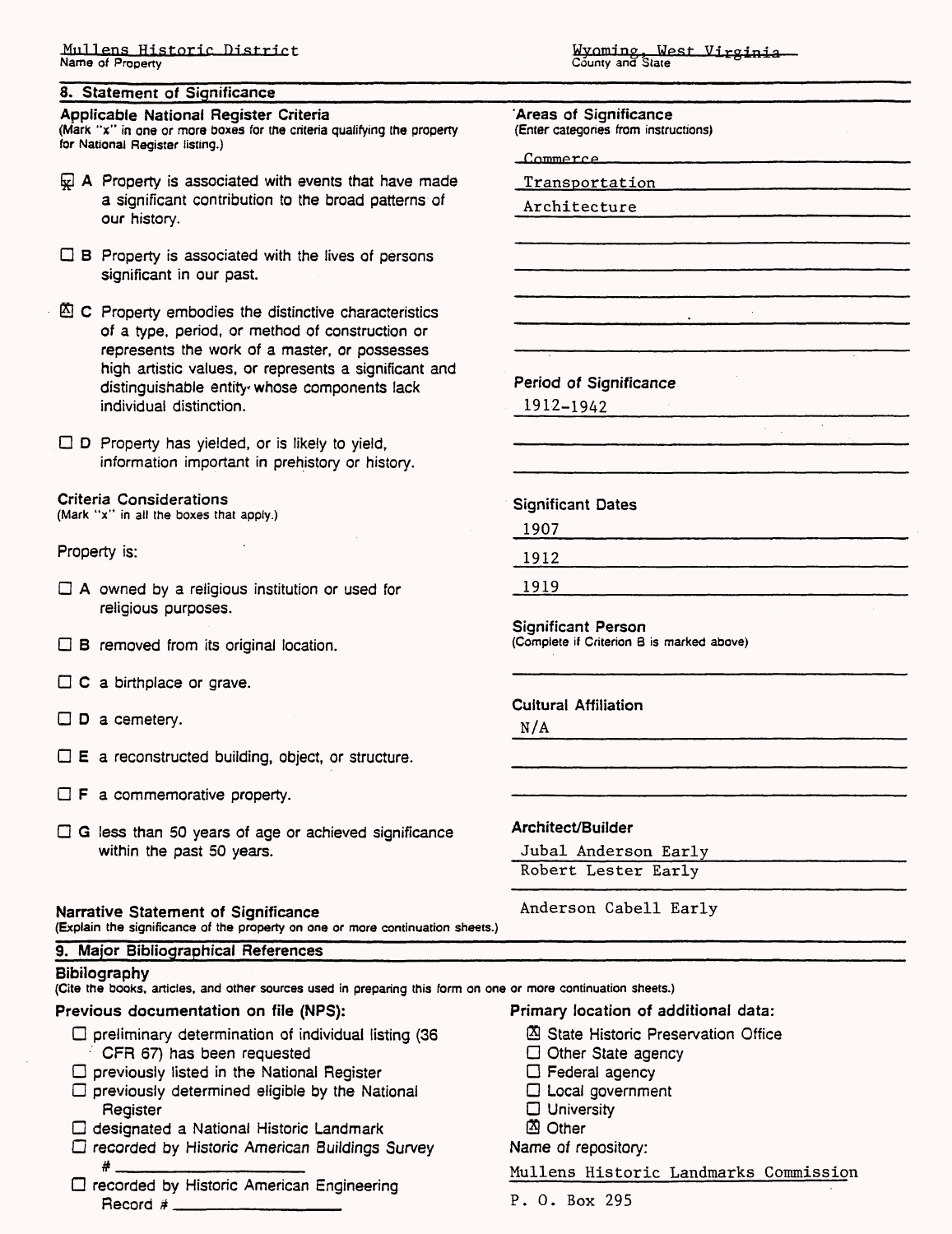| Mullens Historic District                                                                            | Wyoming, West Virginia                                             |
|------------------------------------------------------------------------------------------------------|--------------------------------------------------------------------|
| Name of Property                                                                                     | County and State                                                   |
| 10. Geographical Data                                                                                |                                                                    |
| Acreage of Property 28.5                                                                             |                                                                    |
| <b>UTM References</b><br>(Place additional UTM references on a continuation sheet.)                  |                                                                    |
| Easting<br>Northing<br>Zone<br>$\overline{2}$                                                        | 3<br>Easting<br>Nonthing<br>Zone<br>4<br>XI See continuation sheet |
| Verbal Boundary Description<br>(Describe the boundaries of the property on a continuation sheet.)    |                                                                    |
| <b>Boundary Justification</b><br>(Explain why the boundaries were selected on a continuation sheet.) |                                                                    |
| 11. Form Prepared By                                                                                 |                                                                    |
| Howard G. Adkins and Mack H. Gillenwater<br>name/title_                                              |                                                                    |
| organization Department of Geography, Marshall<br>University                                         | May 1, 1993<br>$\equiv$ date $\equiv$                              |
| street & number 400 Hal Greer Boulevard                                                              | telephone (304) 696-2504                                           |
| city or town Huntington state WV                                                                     |                                                                    |
| <b>Additional Documentation</b>                                                                      |                                                                    |
| Submit the following items with the completed form:                                                  |                                                                    |
| <b>Continuation Sheets</b>                                                                           |                                                                    |
| <b>Maps</b>                                                                                          |                                                                    |
| A USGS map (7.5 or 15 minute series) indicating the property's location                              |                                                                    |
| A Sketch map for historic districts and properties having large acreage or numerous resources.       |                                                                    |
| Photographs                                                                                          |                                                                    |
| Representative black and white photographs of the property.                                          |                                                                    |
| <b>Additional items</b><br>(Check with the SHPO or FPO for any additional items)                     |                                                                    |
| <b>Property Owner</b>                                                                                |                                                                    |
| (Complete this item at the request of SHPO or FPO.)                                                  |                                                                    |

| street & number |       | telephone |
|-----------------|-------|-----------|
| city or town    | state | zip code  |

name\_\_\_\_\_\_\_\_\_\_\_\_\_\_\_\_\_\_\_\_\_\_\_\_\_\_\_\_\_\_\_\_\_\_\_\_\_\_\_\_\_\_\_\_\_\_\_\_

Paperwork Reduction Act Statement: This information is being collected for applications to the National Register of Historic Places to nominate properties for listing or determine eligibility for listing, to list properties, and to amend existing listings. Response to this request is required to obtain a benefit in accordance with the National Historic Preservation Act. as amended (16 U.S.C. 470 at sag.).

Estimated Burden Statement: Puolic reporting burden for this form is estimated to average 18.1 hours per response including time for reviewing instructions, gathering and maintaining data, and completing and reviewing the form. Direct comments regarding this burcen estimate or any aspect of this rorm to the Chief. Administrative Services Division, National Panx Service. P.O. Box 37127, Wasnington, DC 20013-7127; and the Office of Management and Budget, Paperwork Reductions Projects (1024-0018), Wasnington, DC 20503.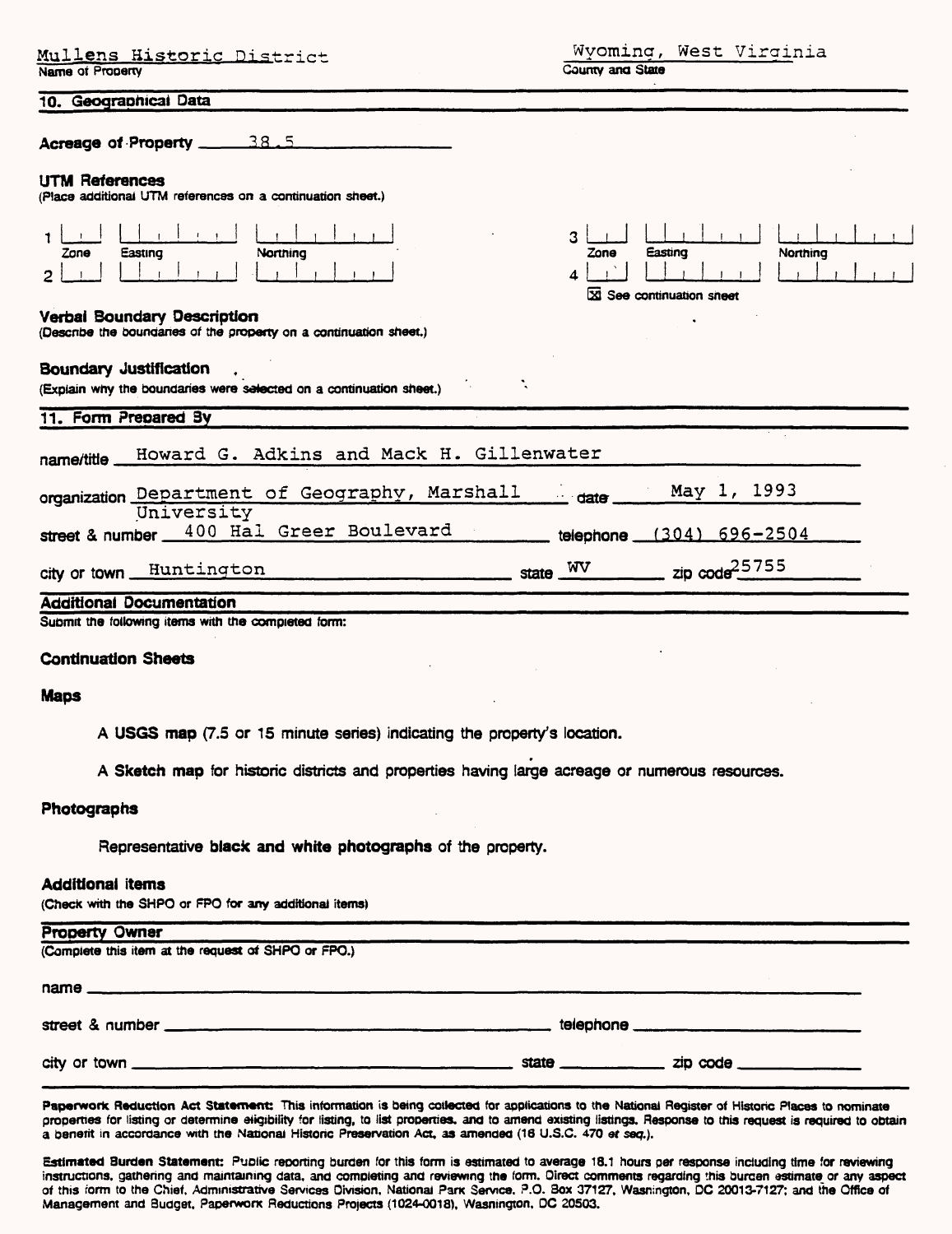## **National Register of Historic Places Continuation Sheet**

Section number  $6 \qquad 6$  Page  $1 \qquad$ 

6. Function or Use Historic Functions

Domestic/single, multiple dwelling; hotel

Commerce/ financial\* institution; specialty, department store; restaurant; warehouse

Social/meeting hall

Government/post office, government office

٠,

Religion/religious facility

Funerary/mortuary

Recreation/theatre

Current Functions

Domestic/single, multiple dwelling; apartments

Commercial/specialty department store, restaurant

Social/meeting hall

Government/post office, government office

Religion/religious facility

Speciality store

vacant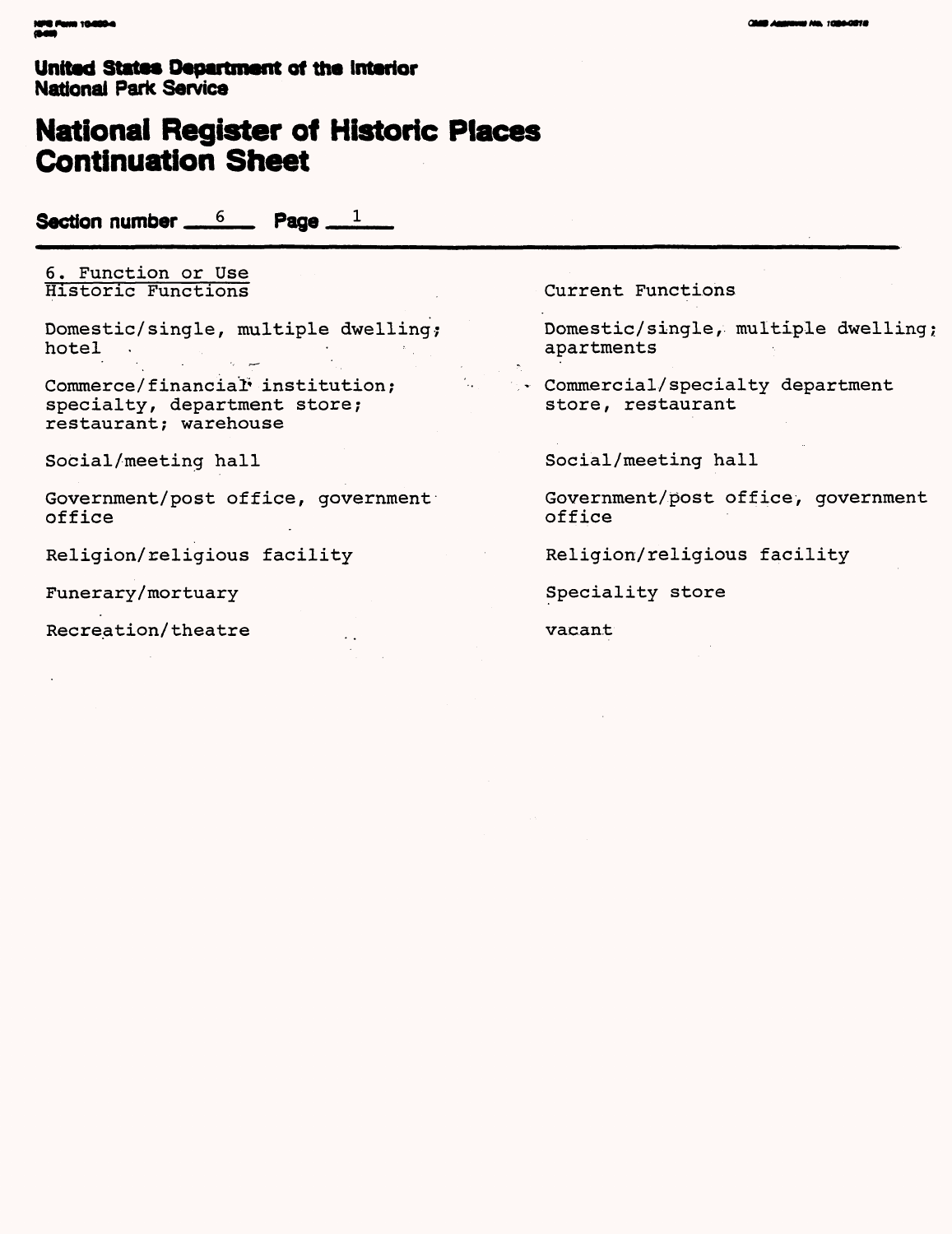United States Department of the Interior National Park Service

NATIONAL REGISTER OF HISTORIC PLACES CONTINUATION SHEET

|         |      |  | Mullens Historic District |                               |
|---------|------|--|---------------------------|-------------------------------|
| section | page |  |                           | Wyoming County, West Virginia |

Mullens is located in eastern Wyoming County in southern West Virginia near the Wyoming-Raleigh county line. The city, which occupies a niche in the dissected Allegheny Plateau, is basically linear in shape, the corporate limits occupying an area approximately three miles in length and averaging one-half mile in width. The central business district is located near the confluence of the Guyandotte River and Slab Fork Creek. The proposed district boundaries form a compact shape beginning at the intersection of Moran and Lusk avenues; thence south along a line parallel to the Lusk Avenue to the intersection of Lusk and Highland avenues; thence southeast along a line parallel to Highland Avenue to the intersection of Highland and Guyandotte avenues; thence easterly across the Guyandotte River to the Norfolk and Southern Railroad (tracks); thence northeasterly along the Norfolk and Southern Railroad tracks embracing the railroad shops and storage buildings; thence northerly along the railroad tracks to the intersection of the railroad tracks and Water Street; thence southerly along Water Street to the intersection of Water Street and Moran Avenue; thence northerly along the northern edge of the Moran Avenue/Slab Fork Creek Bridge to the point of beginning. The proposed district (see Map 1) includes approximately 38.5 acres.

The Mullens central business district dominates the proposed historic district. The Norfolk and Southern Railroad passes through the eastern edge of the town and the railroad remains active.

Along the western edge of the proposed district lies a small residential section on both sides of Lusk and Highland avenues. Within this section the designs of the houses range from simple one or two-story gabled roof types to elaborate two-story pyramidal/gabled roof cubic designs. An elaborate and impressive church is located along Highland Avenue that lends integrity to the proposed district. Along the southern part of the proposed district lies a mix of old and new commercial/residential structures. The houses in this section also are primarily simple one and two-story gabled roof structures.

The majority of the commercial buildings in the central business area of the proposed district are of ordinary architectural design, mainly two-story brick or stone siding, simple window design, some with ornate metal or wooden cornices and flat, asphalt covered roofs. Most brick buildings consist of two simple brick laying structural systems: routine stretcher and stretcher/header.

Two churches within the proposed district exemplify rather unique designs. The Highlawn Baptist Church was designed by the first pastor, Jr. Criswell and built by Jubal A. Early. The ornate brick structure, built in 1925 in the form of a cross, contains an elaborate cupola. The Old Presbyterian Church has been altered externally several times, but the basic morphology remains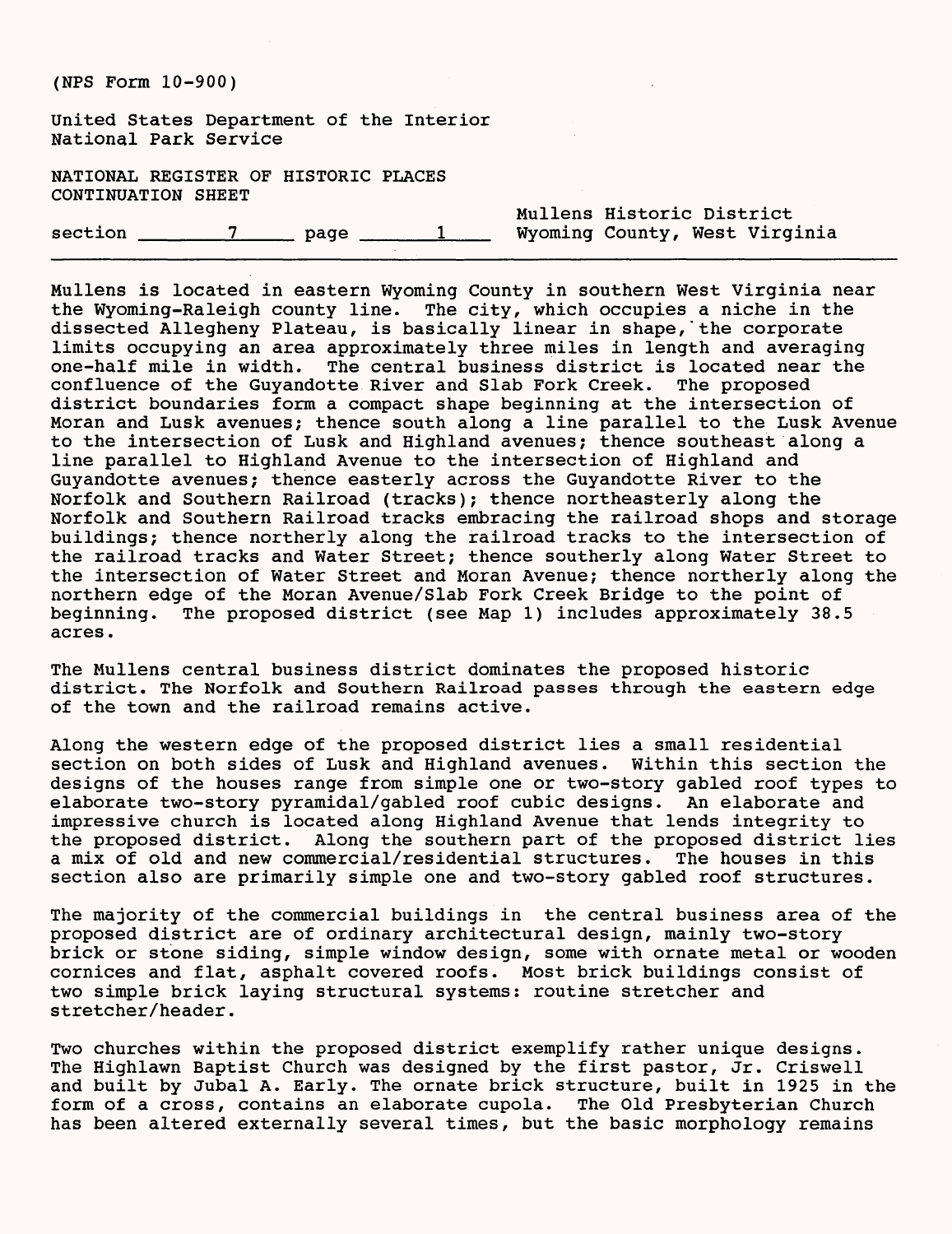United States Department of the Interior National Park Service

NATIONAL REGISTER OF HISTORIC PLACES CONTINUATION SHEET

|         |      |  | Mullens Historic District     |  |
|---------|------|--|-------------------------------|--|
| section | page |  | Wyoming County, West Virginia |  |

the same since its original construction in 1925. The chruch was designed and built by the firm of Alexander and Alexander of Richmond, Virginia. The foundation and first level are constructed of locally cut stone and is dominated by a low pitched portico supported by four tall but simple finished columns which rest on four-foot cut stone foundations. Native cut stone serves as both the foundation and walls of the first level of the two-story structure. The church was built on a thirty degree slope and has withstood over 65 years of time without slippage or structural damage.

The architectural designs of dwellings in the proposed district include colonial revival, prairie, craftsman, and simple one-story four and five room vernaculars.

A few new commercial structures and dwellings have been built in the proposed district in recent years. However, the overall morphology and townscape has changed very little since incorporation in 1912, despite several floods and fires, particularly from 1917 to 1920. Some of the commercial structures and dwellings have undergone facade alterations and a small number are in poor condition, but the majority of the buildings maintain their original ornateness and deserve special recognition. The following contributing properties are a few of the most significant in the proposed district. The properties are identified by numbers assigned by the State Historic Preservation Office during the 1990-91 Coal Heritage Survey in Wyoming County. Additional assignments were designated by the investigators.

Wyoming Hotel (WM 337), 1918.

This massive five-story brick hotel, designed by Alex Mahood, was built in the form of an "H", contains five street level commercial bays, 68 guest rooms and a dining/ball room with a 250 person seating capacity. A simple but unique entrance elaboration consists of two attached concrete pilasters on either side of the main entrance over which is situated a glassed oval arch fanlight. The original 2 over 2 sash-type windows rest on mortar sills and are prevalent throughout the building. A dropped decorative masonry cornice accentuates the upper facade of the building and consists of scrolllike modillions attached to a fascia and masonry dentils are situated directly beneath the modillions.

Bank of Mullens Building (WM 354), 1920.

The original bank burned in 1919 and this building was rebuilt on the original site. This three-story commercial structure contains five commercial bays with a retail business on the first level and apartments on the second and third level. The main entrance consists of attached mortar pilasters on either side of double-glass doors upon which rests a gentle pitched pediment with a frieze containing the name of the bank. Six pilaster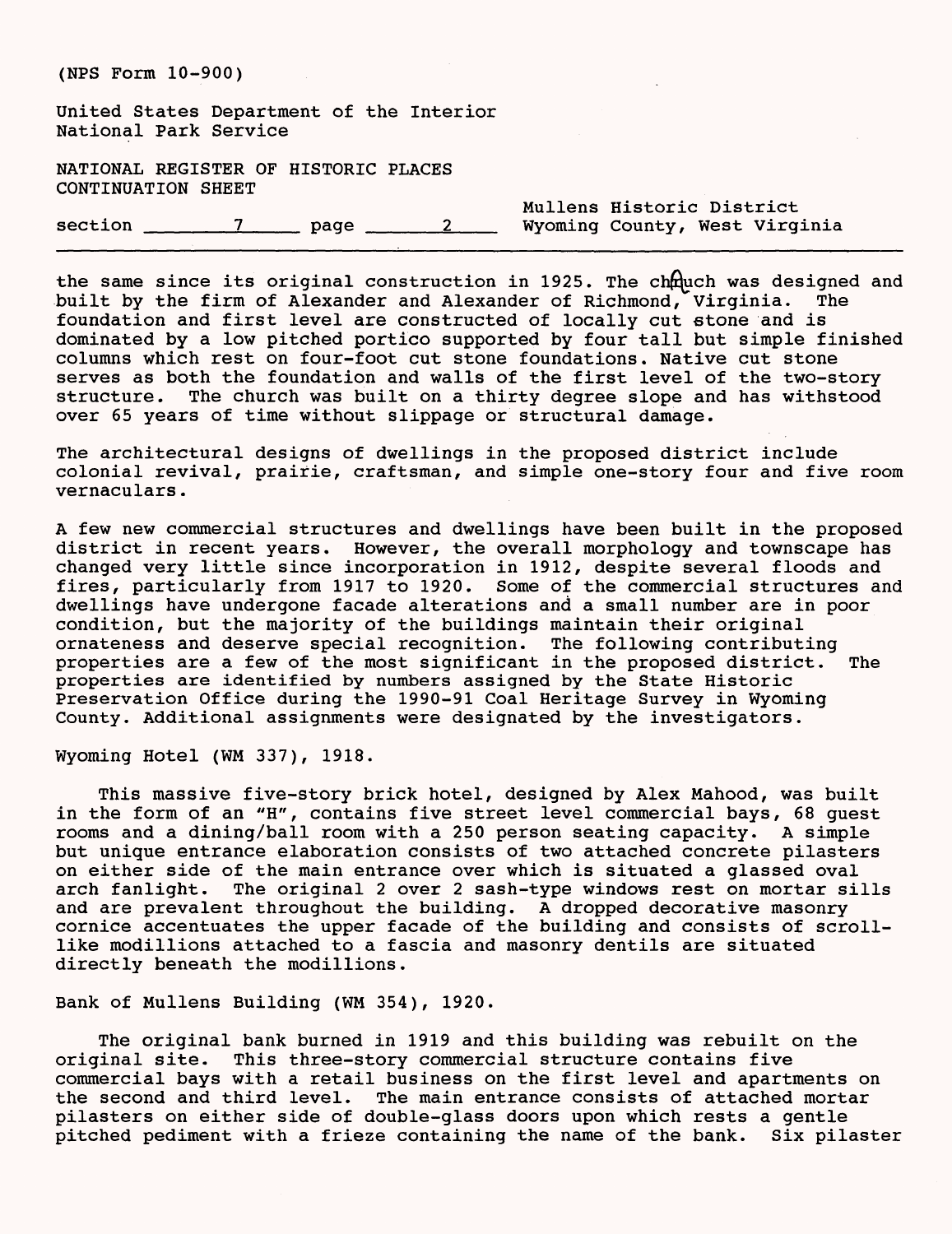United States Department of the Interior National Park Service

NATIONAL REGISTER OF HISTORIC PLACES CONTINUATION SHEET

section \_\_\_\_\_\_7\_\_\_\_ page \_\_\_\_\_3 Wyoming County, West Virginia

Mullens Historic District

like mullions grace the facade and a pronounced belt course is situated between the second and third levels of the building.

Markowitz Building (WM 338), 1934.

This two-story white brick commercial building contains six commercial bays on both levels. The second story has had several utilizations over the years including clothing alteration and storage. The building was initially designed to retail women's fashions and maintained that function for five decades. Interesting facade details include five groups of narrow zig-zag display windows containing metal muntins, each group lying beneath a set of four narrow vertical single pane display windows resting on brick sills and capped by vertical-standing brick lintels. Seven built-in brick pilasters, each capped by a designed metal coping enhance the facade. Black tile surrounds the bay elements on the first level of the facade.

Highland Avenue Baptist Church (WM 333), 1923.

This impressive three-story brick church on Highlawn Avenue, overlooking the central business district, was built in the form of a cross. Four exposed roof gables form low-pitched pediments whose cornices and entablature are embellished with dentil molding. Atop the church in the center of the cross-shaped roof is an eloquent cupola with a domical roof. The brick siding on the first level of the building contains four stretcher rows per header while the upper two levels contain nine stretcher rows per header. Three window elaborations exist in the building: six over six and twelveover-twelve sash and six twenty-five over twenty-five arched windows (three on either side of the sanctuary). Oddly enough, the first pastor, J. R. Criswell from Moundsville, WV., who was also an architect, designed the chruch according to pans he and a congregational committee devised.

Wyoming Ice and Bottling Company Building (WM 361), 1921.

This large three-story industrial building, located at the intersection of Moran Avenue and Third Street, was designed as a manufacturing building where ice, bottled soft drinks and fruit juices were produced for distribution throughout southern West Virginia. The edge of the flat roof is covered by terra cotta half tiles. Numerous twelve-over-twelve sash type windows with vertical brick lintels and horizontal brick sills dominate the facade of the building. A major indentation on the Third Street side of the building allows for a three-floor industrial elevator. The brick structural system consist of seven stretcher rows per header row. The division between he first and second levels of the building are defined by a brick header course, a soldier course, and a belt course.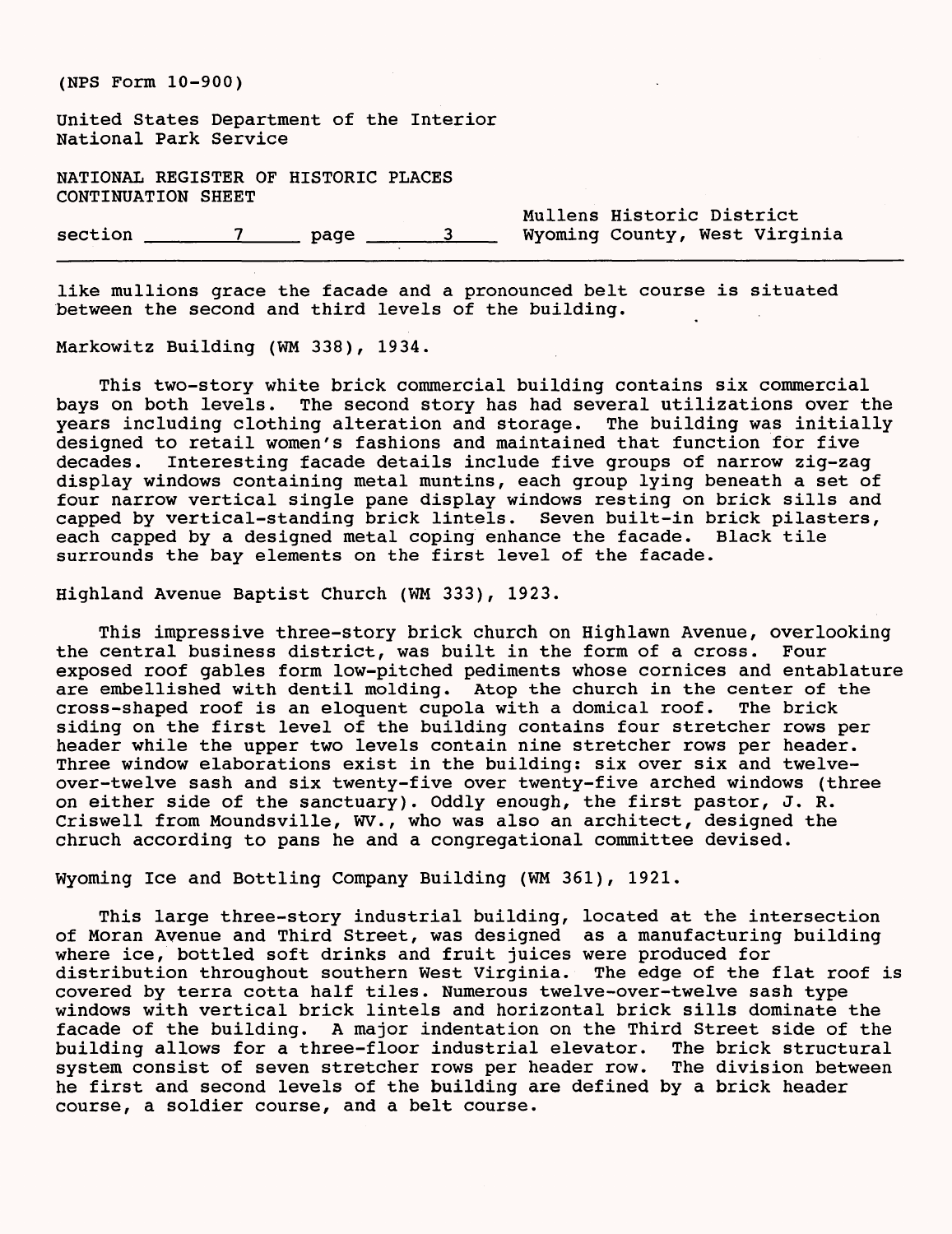United States Department of the Interior National Park Service

NATIONAL REGISTER OF HISTORIC PLACES CONTINUATION SHEET

section \_\_\_\_\_\_7\_\_\_\_ page \_\_\_\_\_4 Wyoming County, West Virginia

Ball Building (WM 344A), 1928.

This three-story beige brick commercial building, located at the intersection of Second Street and Howard Avenue, contains twelve street level commercial bays and four apartments on each upper floor. Interesting details include a flat roof with widespread castellation inserted in the false parapet. Heavy wooden awnings are cantilevered from the lowest limits of the parapet, covered by tile, and supported by decorative scrolls. Original oneover-one double windows dominate the structure. Two belt courses of brick define the interior floor levels.

Mullens Historic District

Masonic Hall Building (WM 358), 1924.

This two-story brick building was originally designed as a Masonic Lodge Hall. Interesting facade details include a masonry roof crown with dentil moldings, five built-in exaggerated brick arches supported by six masonry columns with highly ornamental capitals and torus molding bases. Five small oculus windows with inlaid brick surrounds adorn the upper limits of the arches and five narrow, vertical single windows are located along the lower half. Two masonry belt courses, situated near the midsection of the building, contain brick foundations for the six masonry columns and an ornate brick lattice pattern.

Stewart Building (WM 326), ca.1925).

This three-story light brown brick commercial building contains five bays on the first floor and four apartments on each of the upper floors. The brick parapet, covered with a masonry crown molding, contains the building name. Alternate single and double windows in the upper facade are encased by vertically laid brick pilasters forming the vertical window casings and soldier brick courses form the window lintels. Within inlaid brick rectangles between the second and third floor window elements are found contrasting shaped objects in the form of a diamond. A belt course of soldier-positioned brick differentiate the first and second floors. Translucent windows above the commercial windows on the first floor characterize the building period.

Mullens Grocery Company Building (WM 377), ca. 1922.

This massive three-story commercial building contains 17 bays and a basement. The building was designed exclusively for grocery warehousing and wholesaling, and in 1922 it was the largest building in Wyoming County. A small section on the first level was utilized for office space, the remainder for grocery storage. The sloped asphalt covered roof contains a stair-step parapet to conform to the slope; terra-cotta tile covers the crown. A duel industrial elevator is situated in the rear of the building.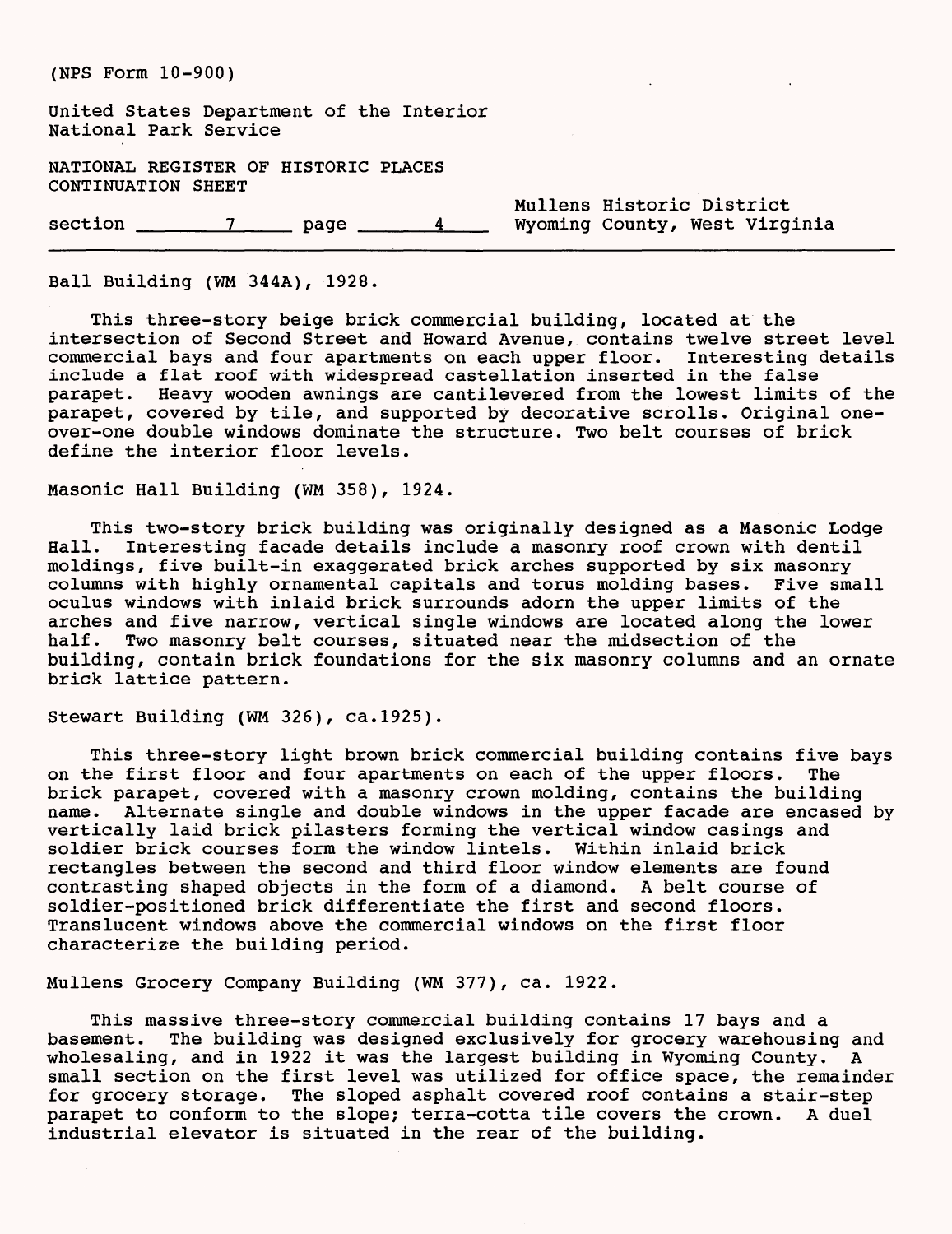United States Department of the Interior National Park Service

NATIONAL REGISTER OF HISTORIC PLACES CONTINUATION SHEET

Mullens Historic District section \_\_\_\_\_\_7\_\_\_\_ page \_\_\_\_\_5 Wyoming County, West Virginia

Architecturally, the building design is very simple. The rectangular structure contains 17 pairs of six-over-six wooden casement windows, with a single window on both ends of the three rows, both front and rear. Threetiered and slightly arched rowlock brick serve as window lintels. A protective simple slanted shed roof, supported by 14 cables, covers the unloading platform.

Norfolk and Southern Locomotive Repair Shop Building (WM 332A), 1925.

When the Virginia Railroad Company electrified its system in 1923, a decision was made to build a major repair shop near downtown Mullens. This large industrial brick building was constructed in two adjoining segments: a supply and office complex attached to a primary repair facility. The dual building contains a flat, asphalt covered roof with front-facing parapets whose crowns are covered with terra-cotta. Three industrial window designs exist in the structure but the most prevalent is the quadruple-hung, sixover-six metal casement and steel muntin type that are single and triple hung. Three large entrances to the repair segment of the building allows locomotives to enter for repair and service. Although the complex is not architecturally impressive, the building is in excellent condition and remains functional.

The following is a list of 125 resources in the proposed district. 96 are contributing.

W. M. Ruby/Cassinelli Residence (WM 313), 1926, Highland Avenue--two-story, weatherboard; contributing.

D. Grove Moler Residence (WM 314), 1912, Highland Avenue--two-story, brick; contributing.

J. K. Elkins Residence (WM 314A), ca.1915, Highland Avenue--two-story weatherboard; contributing.

Blake Castle Residence (WM 314B), ca.1916, Highland Avenue--two-story clapboard; contributing.

Dora Lewis Residence (WM 314C), ca.1916, Highland Avenue--two-story clapboard; contributing.

Carr Residence (WM 315), 1914, Highland Avenue--two story brick, pyramidal roof, double dormers; contributing.

F. J. Zsoldos Building (WM 315A), 1916, Highland Avenue--two story, basement, four apartments house, weatherboard; contributing.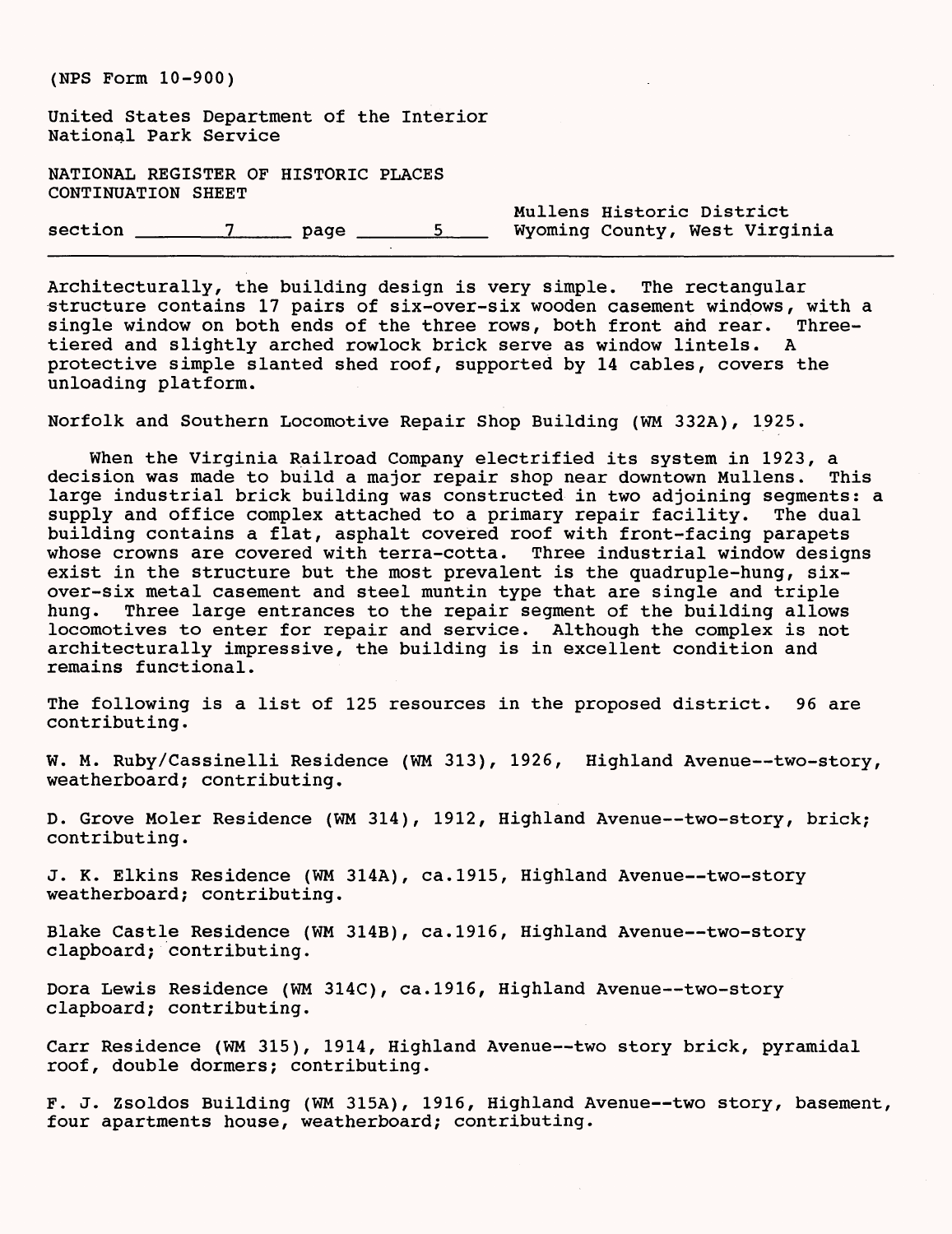United States Department of the Interior National Park Service

NATIONAL REGISTER OF HISTORIC PLACES CONTINUATION SHEET

Mullens Historic District<br>Wyoming County, West Virginia  $section$   $7$  page 6

D. E. Jones Residence (WM 315B), 1916, Highland Avenue--two story weatherboard; contributing.

Vacant Residence (WM 316C), ca.1916, Highland Avenue--two-story, weatherboard; contributing.

Highland Avenue Baptist (WM 333), 1923, 319 Highland Avenue--three-story brick chruch; contributing.

Highland Avenue Baptist Church Parsonage, (WM 33A), 1934, 317 Highland Avenue--one-story brick house; contributing.

Kyle Cook Residence, (WM 333B), ca.1955, 315 Highland Avenue--one-story block-stucco house; noncontributing.

Robinson residence, (WM 333C), ca.1954, 313 Highland Avenue--one-story shingle house; noncontributing.

Vacant Lot (parking for church), (WM 333D); noncontributing.

First Presbyterian Church, (WM 374), 1925, 416 Lusk Avenue--two-story, weatherboard; contributing.

Lucile Hays Residence, (WM 373), ca.1928, 414 Lusk Avenue--one-story front/side facing gable, vinyl siding, clapboard; contributing.

W. W. Wells Residence, (WM 372), ca.1928, 412 Lusk Avenue--two-story clapboard, front facing gable; contributing.

Onney Bailey, Sr., Residence, (WM 371), ca.1928, 410 Lusk Avenue--one-story, side facing gables; contributing.

Residence, (WM 371A), ca.1928, 408 Lusk Avenue--one-story, side-facing gable, vinyl siding; contributing.

Kirk Residence, (WM 371B), ca.1928, 406 Lusk Avenue--one-story, side-facing gable, brick siding; contributing.

Newsome Residence, (WM 371C), ca.1928, 404 Lusk Avenue--one-story, sidefacing gable, vinyl shingle siding; contributing.

Lloyd Reynolds Residence, (WM 371D), ca.1928, 402 Lusk Avenue--one-story side-facing gable, vinyl shingle siding; contributing.

Sam Stratton Residence, (WM 374C), ca.1930, 400 Lusk Avenue--two-story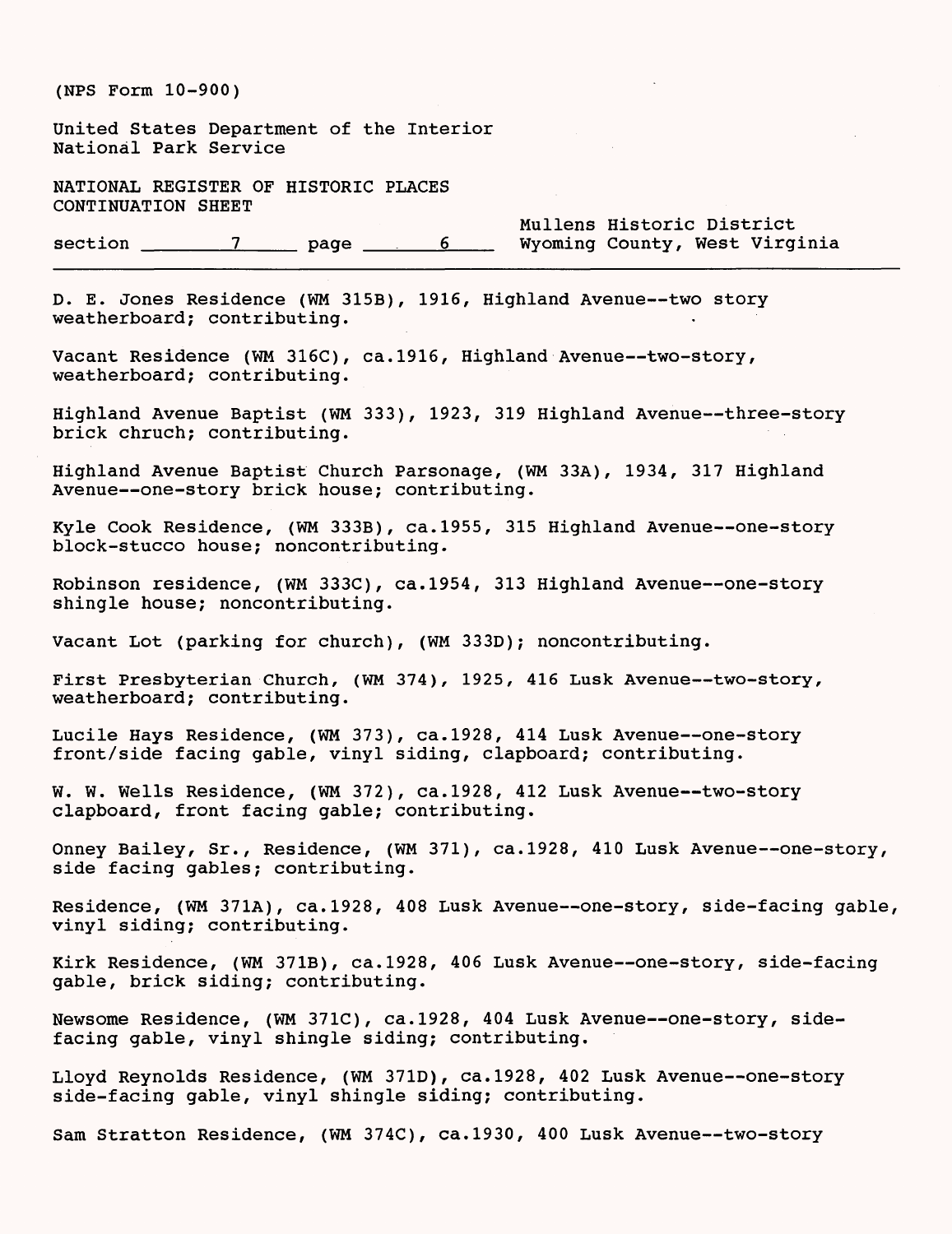United States Department of the interior National Park Service

NATIONAL REGISTER OF HISTORIC PLACES CONTINUATION SHEET

Mullens Historic District section \_\_\_\_\_\_\_\_\_\_\_\_\_\_\_\_\_\_\_ page \_\_\_\_\_\_\_\_\_\_\_\_\_\_\_\_\_ Wyoming County, West Virginia

brick/clapboard siding; contributing.

Al Perry Residence, (WM 375), ca.1938, 415 Lusk Avenue--two-story brick, front facing gable; contributing.

C. A. Ellison Residence, (WM 375A), ca.1938, 413 Lusk Avenue--one-story, hip roof, vinyl siding; contributing.

Laura Thorn Residence, (WM 375B), ca.1938, 411 Lusk Avenue--two-story, vinyl siding, end facing gable; contributing.

Sykes Residence, (WM 375C), ca.1940; 409 Lusk Avenue--one-story, vinyl siding, front facing gable; contributing.

R. L. Gordon Residence, (WM 375D), ca.1939, 407 Lusk Avenue--two-story, brick siding, end facing gable; contributing.

Pate King Residence, (WM 375E), ca.1939, 405 Lusk Avenue--one-story, vinyl siding, end facing gable; contributing.

Eli Dushkoff Residence, (WM 369), ca.1935, 403 Lusk Avenue--two-story, cut stone siding, end facing gable; contributing.

Welch Apartment Building, (WM 318), ca.1930, 220 Guyandotte Avenue--two-story apartment building, cinder block foundation, weatherboard siding on secondstory, original function was retailing on first level and apartments on second level; contributing.

C. C. Stewart Residence, (WM 319), ca.1928, 218 Guyandotte Avenue--two story "I" house, end facing gable roof, clapboard siding; contributing.

Don Sisk Residence, (WM 320), ca.1928, 216 Guyandotte Avenue--two story "I" house, first floor rear extended room, end facing gable roof, clapboard siding; contributing.

Onney Bailey Building, (WM 321), ca.1924, 210-208 Guyandotte Avenue--two story beige brick/cinder block, commercial building; noncontributing.

Ethel Sisk Residence, (WM 322), ca.1930, 202 Guyandotte Avenue--two-story "I" house, end facing gable roof, clapboard siding; contributing.

Telephone Exchange Building, (WM 322A), ca.1966, 200 Guyandotte Avenue--brick building; noncontributing.

United Methodist Church, (WM 322B), ca.1971, 198 Guyandotte Avenue--one-story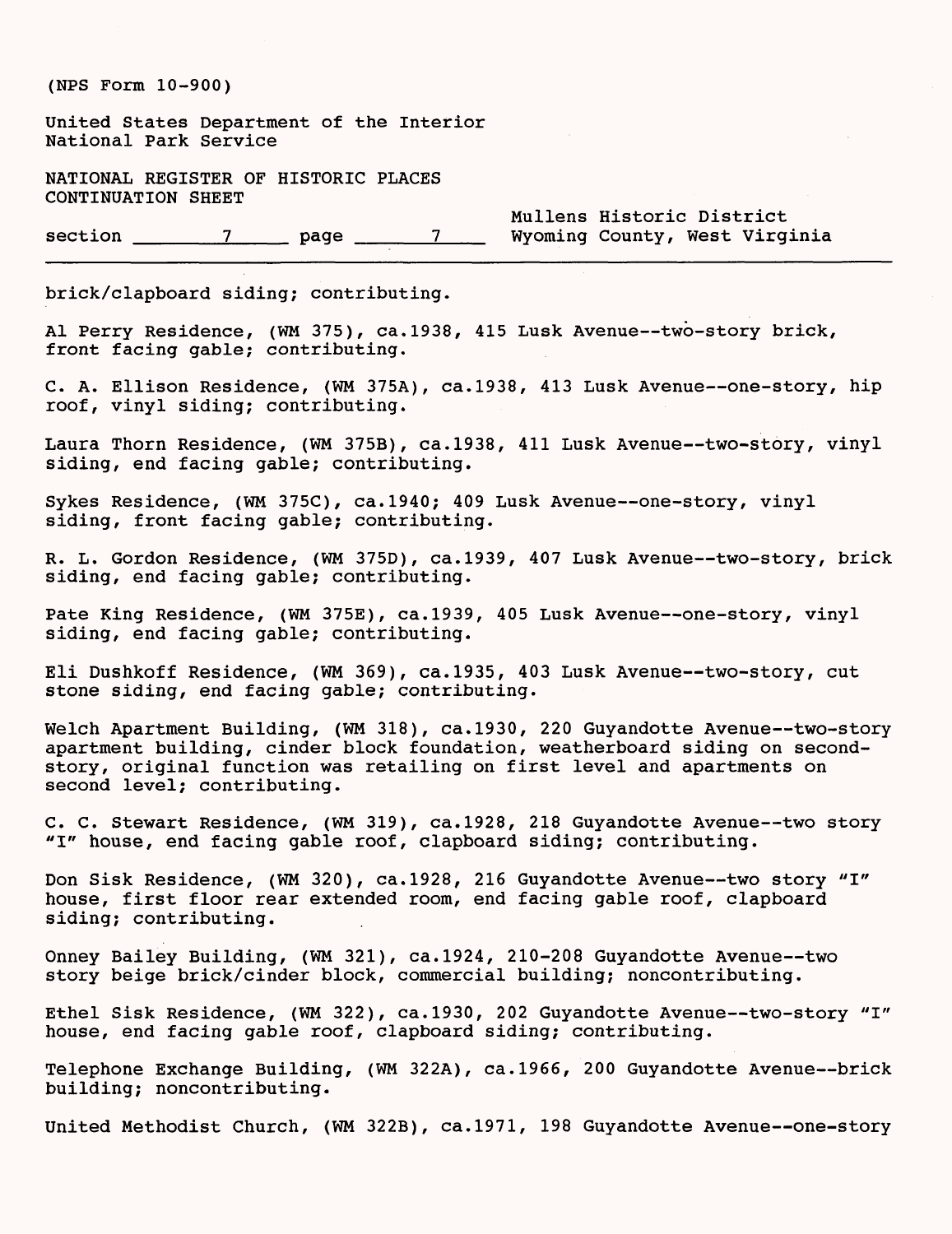United States Department of the Interior National Park Service

NATIONAL REGISTER OF HISTORIC PLACES CONTINUATION SHEET

 $\text{section}$   $\frac{7}{2}$  page  $\frac{8}{2}$ 

Mullens Historic District<br>Wyoming County, West Virginia

brick building; noncontributing.

Swan Cleaners Building, (WM 334A), ca.1926, 104 Guyandotte. Avenue--one-story brick/cinder block commercial building; contributing.

ABC Florist Building, (WM 334B), ca.1928, 106 Guyandotte Avenue--two-story brick commercial building; contributing.

Old Hospital/Webster Apartments, (WM 335), ca.1928, 108 Guyandotte Avenue four-story brick commercial building; contributing.

Cliffside Apartment Building, (WM 336), ca.1940, Patton Street--two-story brick apartment building; contributing.

Ray Wells Chevrolet Building, (WM 323), 1922, 211 Guyandotte Avenue--onestory commercial brick building; contributing.

Wyoming Auto Company Building, (WM 324), ca.1926, 207 Guyandotte Avenue--onestory commercial brick building; contributing.

Residence, (WM 324A), ca.1920, Guyandotte Avenue--one-story clapboard siding, gable roof dwelling; contributing.

Stewart Apartment Building, (WM 326), ca.1925, 200 Guyandotte Avenue--threestory brick apartment building; contributing.

Clifford Cook Residence, (WM 326A), ca.1926, 125 Guyandotte Avenue--two-story asbestos shingle siding, end-facing gable; contributing.

Trevor Brammer Residence, (WM 326B), ca.1926, 125 Guyandotte Avenue--twostory, asbestos shingle siding, end-facing gable; contributing.

Molly Heath Residence, (WM 326C), ca.1927, 11th Street--one-story clapboard siding house; contributing.

Residence, (WM 325), ca.1924, 205 Guyandotte Avenue--one-story wood frame dwelling; contributing.

Pvovezeno Building, (WM 325B), 1940, 119 Guyandotte Avenue--two-story brick commercial building; contributing.

Cataffo Building, (WM 330A), 1940, 115 Guyandotte Avenue--two-story brick commercial building; contributing.

Radwin Building, (WM 330B), 1940, 109 Guyandotte Avenue--two-story brick/block commercial building; contributing.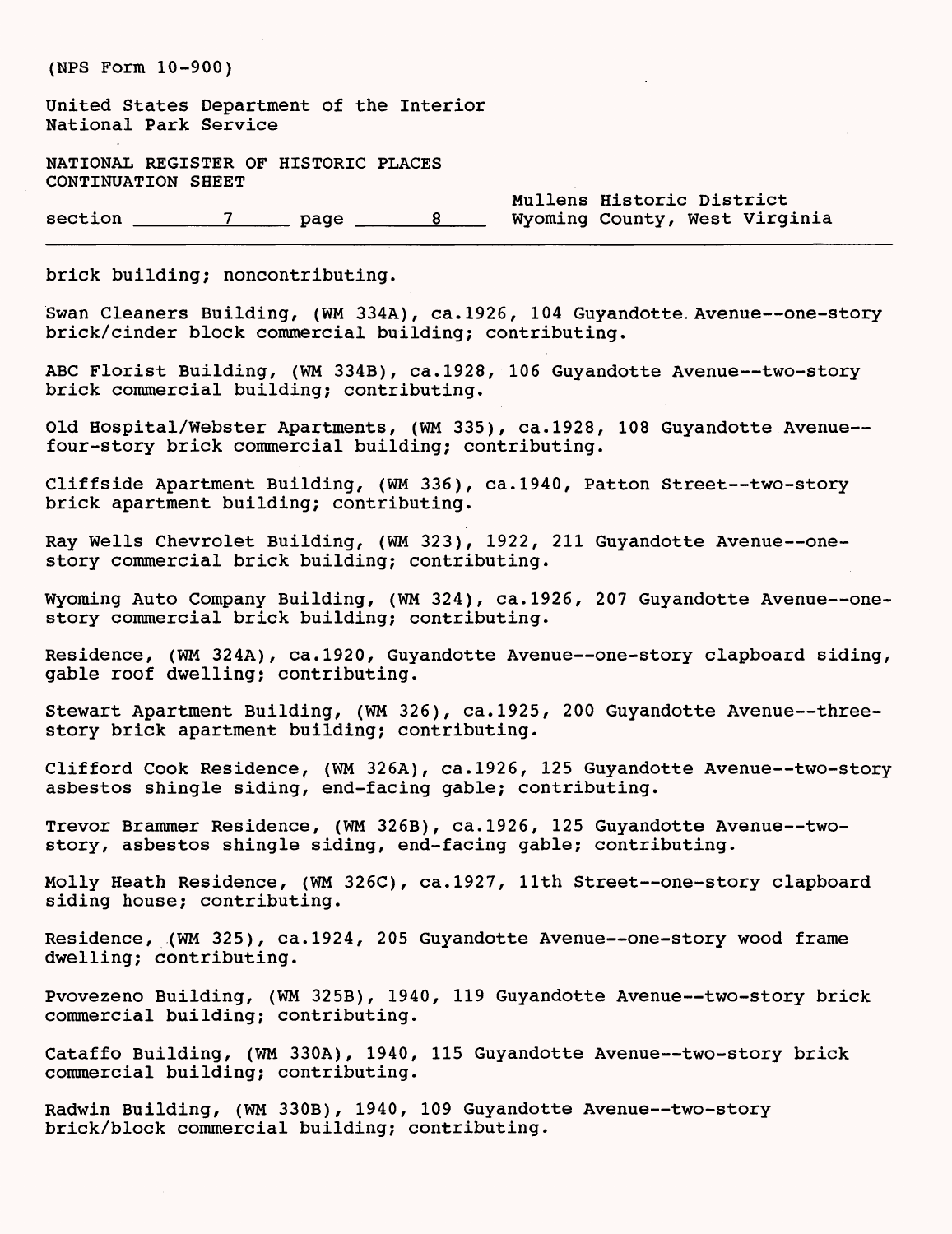United States Department of the Interior National Park Service

NATIONAL REGISTER OF HISTORIC PLACES CONTINUATION SHEET

Mullens Historic District section \_\_\_\_\_\_\_\_\_\_\_\_\_\_\_\_\_\_\_\_ page \_\_\_\_\_\_\_\_\_\_\_\_\_\_\_ Wyoming County, West Virginia

Weaver Hotel Building, (WM 340), 1920, 307 First Street--Four-story brick apartment building; retail on first floor, apartment on three remaining floors; contributing.

Mullens Furniture Company Building, (WM 339), 1925, 303 First Street--twostory brick commercial building; contributing.

Markowitz Building, (WM 338), 1934, 301 First Street--two-story brick commerical building; contributing.

Eatwell Cafe Building, (WM 344), 1926, 205 First Street--two-story brick commercial building; contributing.

Smiley Department Store Building, (WM 355D), 1921, 205 First Street--threestory brick commercial building; contributing.

B. E. Hypes Building, (WM 355C), ca.1968, 101 First Street--one-story brick commercial building; noncontributing.

Trent Building, (WM 353), 1938, 103 First Street--two-story brick commercial building; contributing.

Bank of Mullens Building, (WM 354), First Street and Moran Avenue--threestory brick commercial building; contributing.

Lewis Building, (WM 352), 1922, 20 Moran Avenue--three-story brick commercial building; contributing.

Lapinski Building, (WM 351), 1928, 16-17 Moran Avenue--three-story brick commercial building; contributing.

Steel Drug Building, (WM 350), 1925, 12-14 Moran Avenue--two-story brick commercial building; contributing.

Santon Building, (WM 349), 1927, 10 Moran Avenue--two-story brick commercial building; contributing.

Norfolk and Southern Railroad Switching Building, (WM 332), 1925, Moran Avenue--two-story brick industrial building; contributing.

Norfolk and Southern Railroad Electric Locomotive Repair Shop, (WM 332A), 1925 -- large brick industrial building; contributing.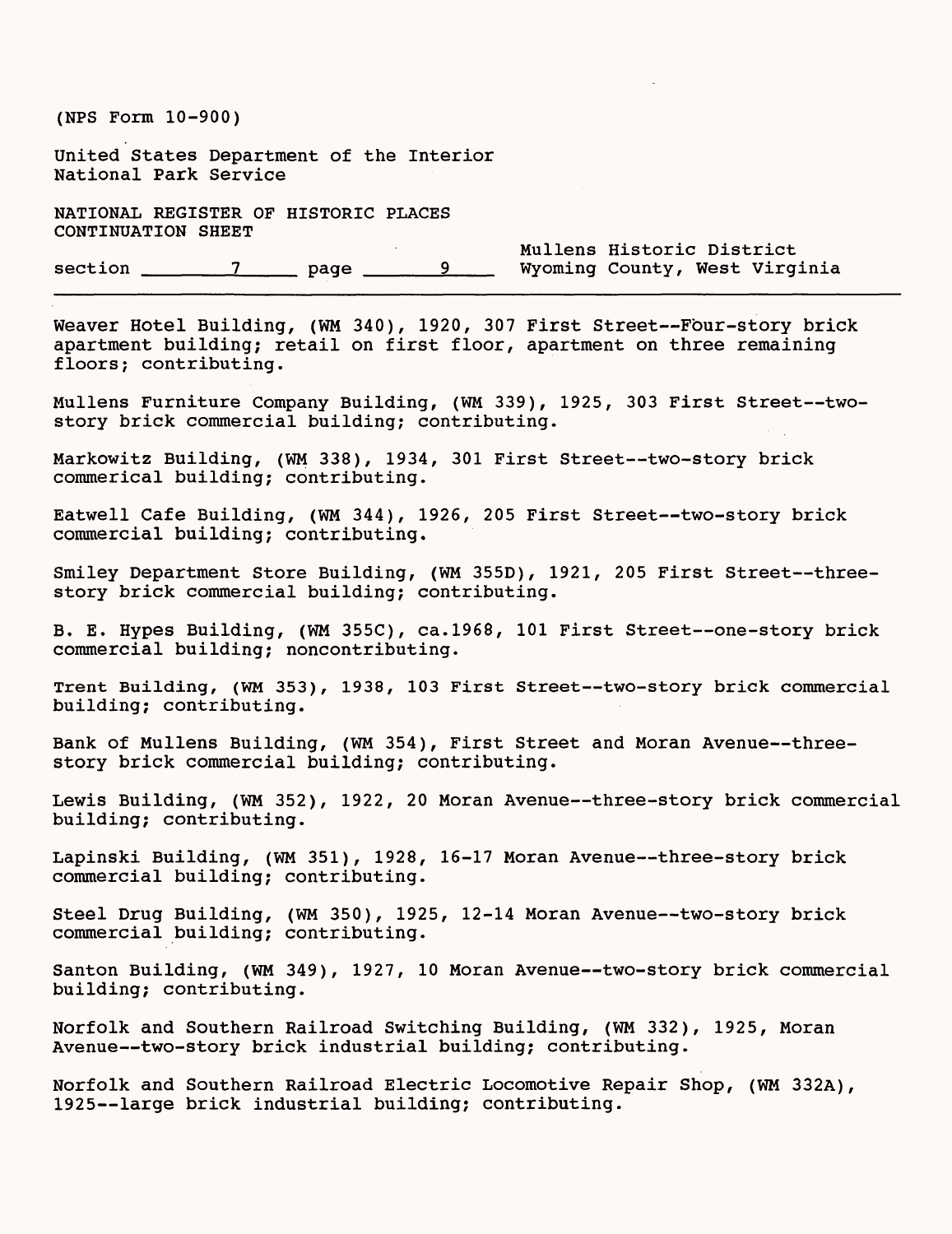United States Department of the Interior National Park Service

NATIONAL REGISTER OF HISTORIC PLACES CONTINUATION SHEET

Mullens Historic District section \_\_\_\_\_\_7\_\_\_\_ page \_\_\_\_\_10\_\_\_ Wyoming County, West Virginia

McGraw/Worrell Building, (WM 355), 1919, 102-104 Moran Avenue--two-story brick commercial building; contributing.

Residence, (WM 355A), ca.1920--one-story prefabricated wooden house; noncontributing.

Vacant Parking Lot, (WM 355B) -- noncontributing.

Doss/Kroger Building, (WM 336B), 1938, 114-118 Moran Avenue--two-story brick commercial building; contributing.

Commercial Building, (WM 336C), 1950, Moran Avenue and Third Street--onestory; noncontributing.

A. J. Mullins Building, (WM 356), ca.1922, 204 Moran Avenue--two-story commercial building; contributing.

Mullens Motor Company Building, (WM 357), ca.1938, 208 Moran Avenue--twostory brick commercial building; contributing.

Masonic Hall Building, (WM 358), 1924, 210 Moran Avenue--two-story brick meeting hall; contributing.

Rosenbaum Hardware Building, (WM 359), 1926, 212 Moran Avenue--two-story brick commercial building; contributing.

American Armature Building, (WM 360), 1928, 214 Moran Avenue--one-story brick commercial building; contributing.

Wyoming Ice and Bottling Building (WM 361), 1921, 300 Moran Avenue--threestory brick commercial building; contributing.

Coca-Cola Bottling/Tomchin Furniture Building, (WM 361A), 1926, 304 Moran Avenue--two-story brick commercial building; contributing.

American Legion Building, (WM 361B), 1952--one-story brick meeting hall building; noncontributing.

City Hall/Library, (WM 361C), 1975, Moran Avenue--brick municipal building; noncontributing.

Rite Aid Pharmacy Building, (WM 361D), 1988, 101 Fourth Street--one-story brick commercial building; noncontributing.

Homer Lilly Building, (WM 361E), 1948, 219 Moran Avenue--one-story brick commercial building; noncontributing.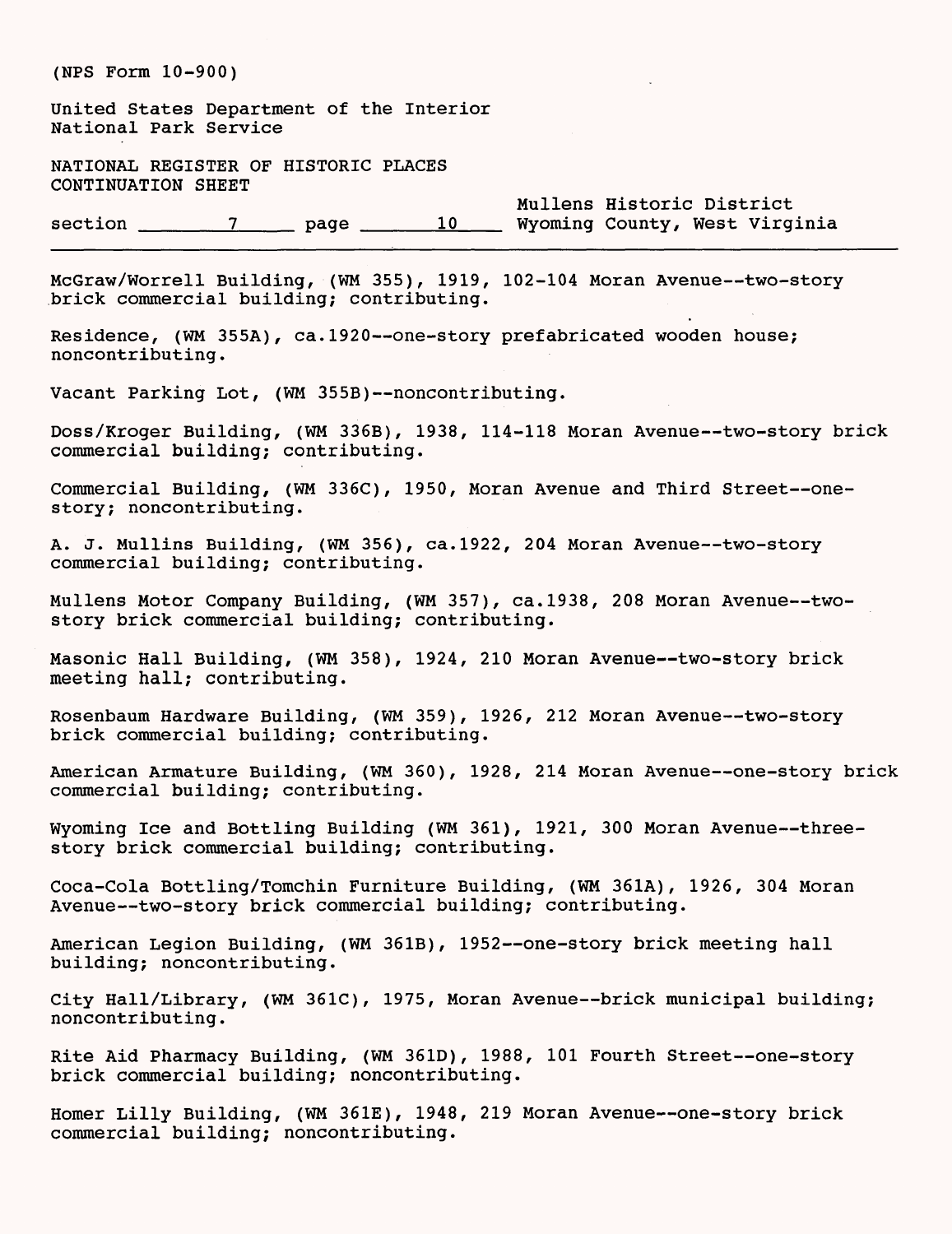(NFS Form 10-900) United States Department of the Interior National Park Service NATIONAL REGISTER OF HISTORIC PLACES CONTINUATION SHEET Mullens Historic District section \_\_\_\_\_\_7\_\_\_\_ page \_\_\_\_\_11 Wyoming County, West Virginia Moose Club Building, (WM 361F), 1924, 311 Moran Avenue--one-story brick/stucco meeting hall; noncontributing. Dogwood Inn Building, (WM 361G), 1989, 313 Moran Avenue--one-story brick commercial building; noncontributing. Bailey Lumber Company, (WM 361H), 1922, 503 Water Street--two-story wood frame commercial building; noncontributing. Mullens Grocery Company, (WM 377), 1922, Water Street--three-story brick commercial building -- contributing. Bluefield Produce Building, (WM 377A), 1926, 513 Water Street--two-story brick commercial building; contributing. Moran Avenue/Slab Fork Bridge, (WM 376), 1917, Moran Avenue--one lane concrete automobile bridge; contributing. Virginia Caboose, #307, (WM 368), 1949, Fourth Street--Virginian Railroad Caboose Museum, Virginian Railroad relic moved to present site in 1989; contributing (see explanation, p. 18). Dr. Wells Office Building, (WM 368A), 1955, Fourth Street--one-story brick office building; noncontributing. First Presbyterian Church, (WM 366), 1954, Howard Avenue--one-story brick church; noncontributing. Architectural firm: Alexander and Alexander, Richmond, VA. . Old Post Office Building, (WM 365), 1925, Howard Avenue--two-story brick post office/commercial building; contributing. New Post Office Building, (WM 364), 1927, 305 Howard Avenue--two-story brick post office and second floor apartment building; contributing. Union Power Company Building, (WM 363), 1942, 301 Howard Avenue--two-story brick public works building; contributing. Eli's Clothing Building, (WM 263A), ca.1926, 221 Howard Avenue--one-story brick/permastone-clad commercial specialty building; contributing. L./Harmon/Stanton Building, (WM 263B), ca.1924, 219 Howard Avenue--one-story brick-cinder block commercial building; contributing.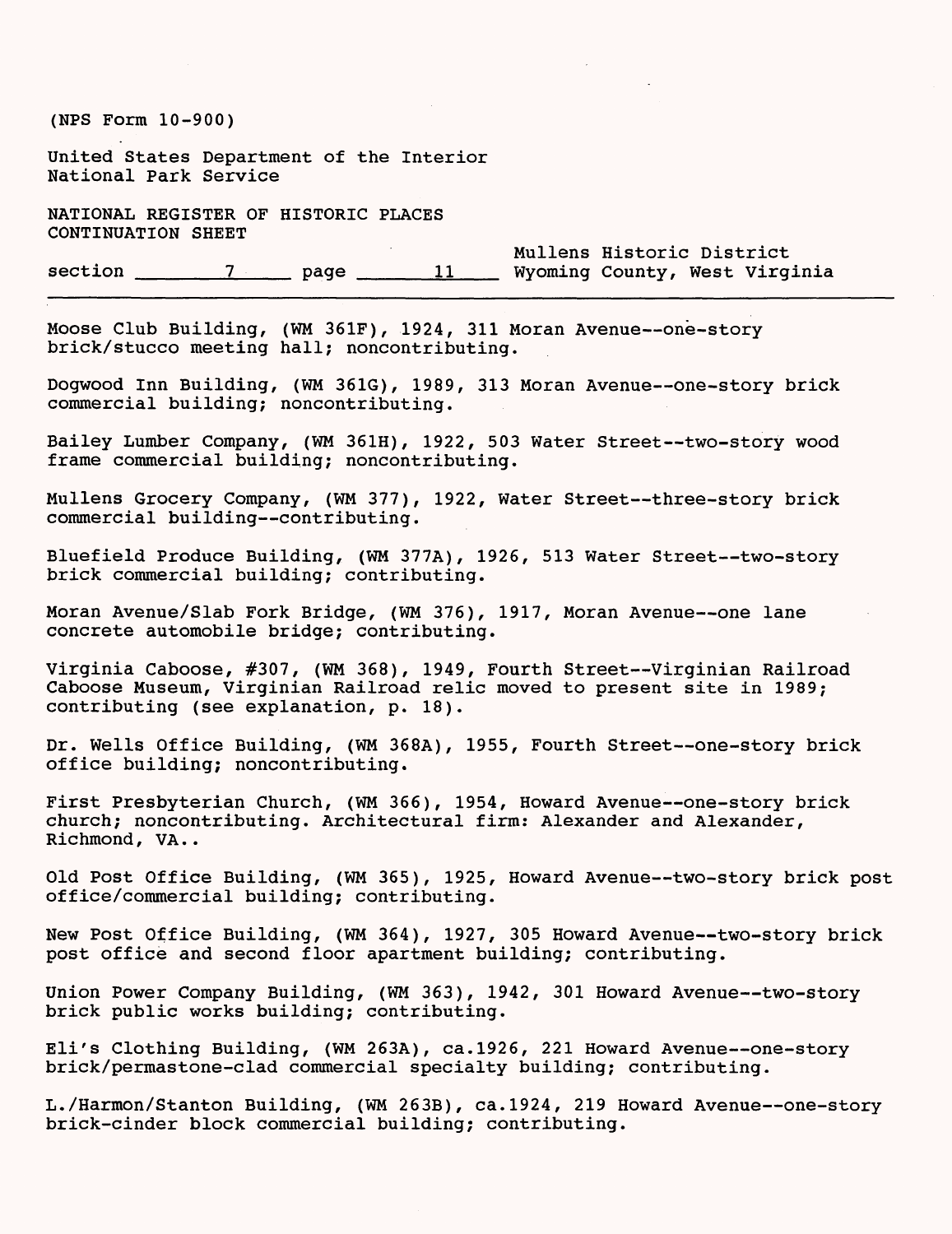United States Department of the Interior National Park Service

NATIONAL REGISTER OF HISTORIC PLACES CONTINUATION SHEET

Mullens Historic District section \_\_\_\_\_\_7\_\_\_\_ page \_\_\_\_\_12 Wyoming County, West Virginia

Conner/Feller Insurance Building, (WM 263C), ca.1946, 217 Howard Avenue--onestory commercial building; noncontributing.

C. C. Cassinelli Building, (WM 263D), 1946, 211-215 Howard Avenue--two-story commercial building; noncontributing.

Bob Jones Electric Building, (WM 263E), 1950, 207-209 Howard Avenue--onestory brick commercial building; noncontributing.

Stump Drug Building, (WM 263F), 1972, 203-205 Howard Avenue--two-story brick commercial building; noncontributing.

Ball and Shannon Building, (WM 344A), 1928, 201 Howard Avenue--three-story brick commercial building; contributing.

Vacant lot, (WM 344B), 119-121 Howard Avenue; noncontributing.

Clark Hardware Building, (WM 348), 1938, 117 Howard Avenue--two-story brick commercial building; contributing.

Hash Furniture Building, (WM 348A), 1932, 115 Howard Avenue--one-story brick commercial building; contributing.

Wallingford/First National Bank Building, (WM 347), 1922, 113 Howard Avenue-two-story commercial building; contributing.

Stone and Cook Building, (WM 346), 1926, 111 Howard Avenue--two-story brick commercial building; contributing.

Selig A. Markowitz Building, (WM 345), 1926, 109 Howard Avenue--two-story brick commercial building; contributing.

Eatwell Cafe Building, (WM 344), 1922, 207 First Street--two-story brick commercial; contributing.

Holroyd Building, (WM 345A), 1929, Holroyd Avenue--two-story brick law office building; contributing.

Robertson and Foglesong Funeral Building, (WM 365A), 1926, 220 Howard Avenue- -(substantially altered) two-story brick commercial building; noncontributing.

Craft Bus Station Building, (WM 365B), 1938, 218 Howard Avenue--one-story brick commercial building; contributing.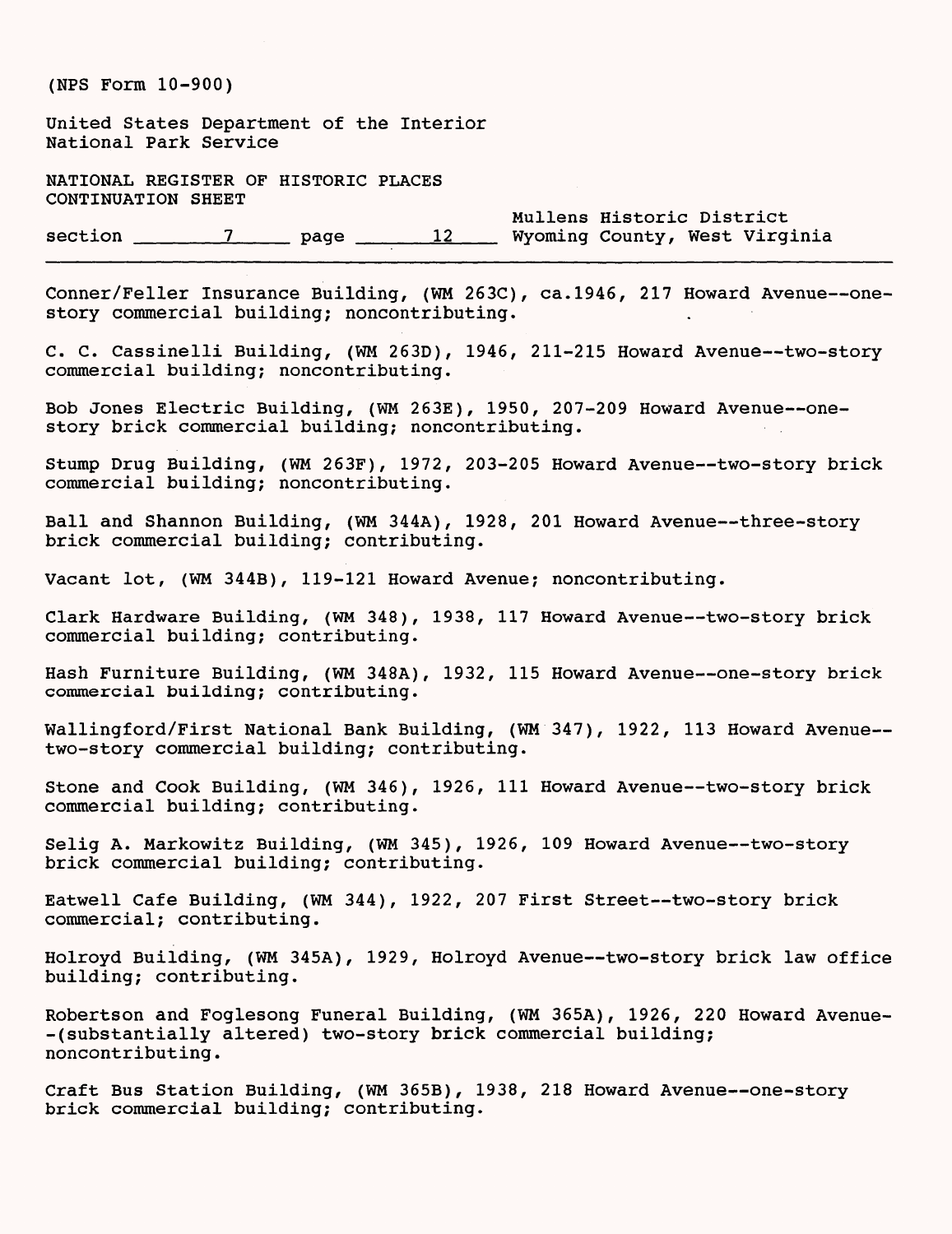| (NPS Form 10-900)                                                                                                           |
|-----------------------------------------------------------------------------------------------------------------------------|
| United States Department of the Interior<br>National Park Service                                                           |
| NATIONAL REGISTER OF HISTORIC PLACES<br>CONTINUATION SHEET                                                                  |
| Mullens Historic District                                                                                                   |
| Commercial Building, (WM 365C), 1955, 216 Howard Avenue--one-story block<br>building; noncontributing.                      |
| Vacant lot, (WM 365D), 210 Howard Avenue; noncontributing.                                                                  |
| Piggly-Wiggly Building, (WM 365E), 1929, 206 Howard Avenue--two-story<br>commercial building; contributing.                 |
| Homer Lilly Building, (WM 365F), 1930, 204 Howard Avenue--two-story<br>commercial building; contributing.                   |
| Roma Pizza Building, (WM 365G), 1984, 200 Howard Avenue--one-story brick<br>commercial building; noncontributing.           |
| Wyoming Theatre Building, (WM 343), 1922, Howard Avenue--two-story brick<br>movie theatre; contributing.                    |
| Hill Motor Company Building, (WM 343A), ca.1920, 120 Howard Avenue--one-story<br>brick commercial building--contributing.   |
| Collins Building, (WM 343B), ca.1926, 118 Howard Avenue--one-story brick<br>commercial building; contributing.              |
| Doss Electric Building, (WM 343C), ca.1926, 116 Howard Avenue--one-story<br>brick commercial building; contributing.        |
| G. C. Murphy Company Building, (WM 341), ca.1926, 114 Howard Avenue--two-<br>story brick commercial building; contributing. |
| Wyoming Hotel, (WM 337), 1918, 300-304 First Street--five-story brick hotel;<br>contributing.                               |
| People's Bank of Mullens, (WM 337A), 1961, 200 First Street--one-story modern<br>brick; noncontributing.                    |
| Residence, (WM 331), 1915, near Virginian Locomotive Repair Shop--two-story<br>board and batten house; contributing.        |
| Residence, (WM 331A), 1915, near Virginian Locomotive Repair Shop--one-story<br>board and batten house; contributing.       |
| Residence, (WM 331B), 1915, near Virginian Locomotive Repair Shop--one-story<br>shingle siding house; noncontributing       |
| Mullens Fire Department Building, (WM 366A), 1954, 206 Early Street--two-                                                   |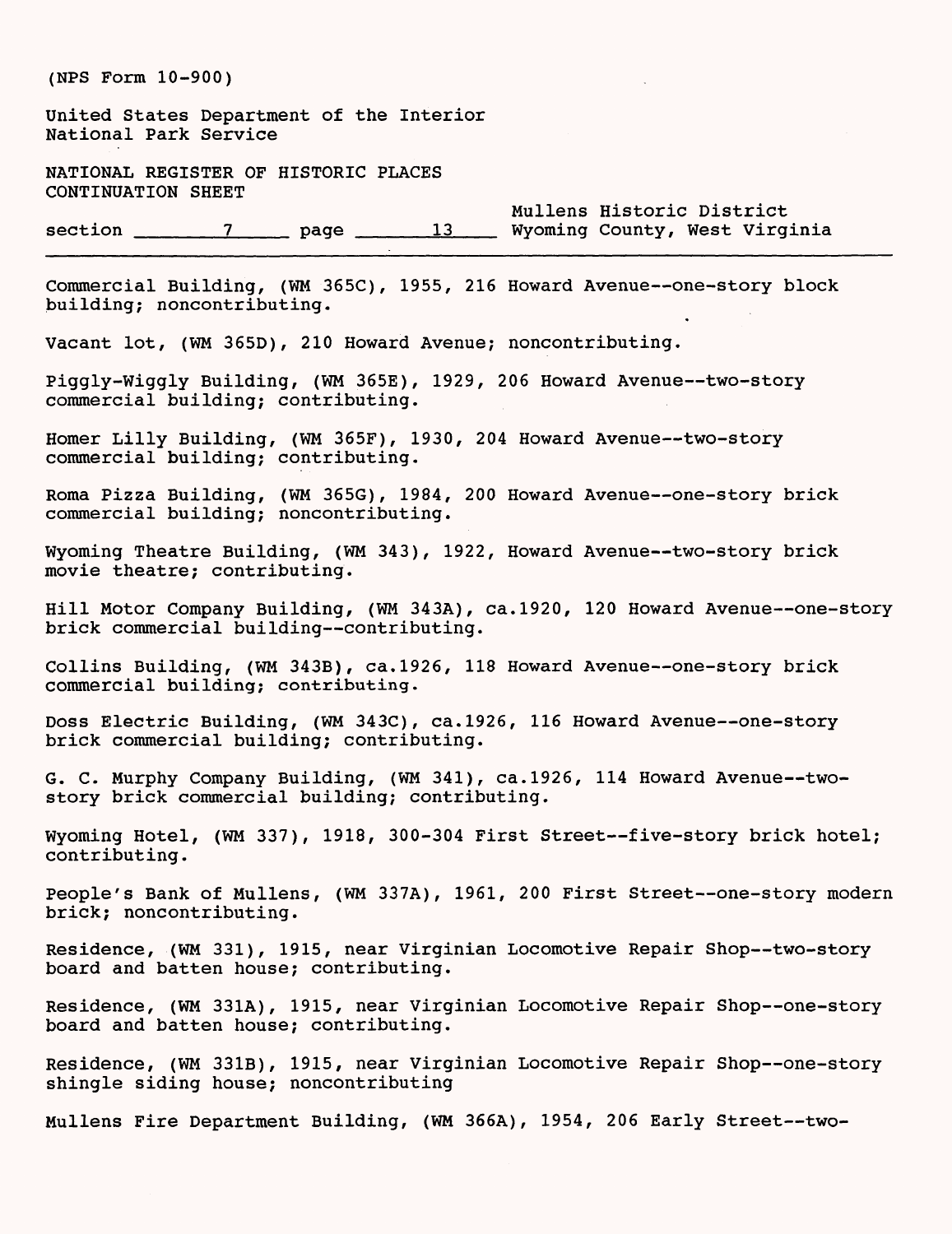United States Department of the Interior National Park Service

NATIONAL REGISTER OF HISTORIC PLACES CONTINUATION SHEET

Mullens Historic District section \_\_\_\_\_\_7\_\_\_\_ page \_\_\_\_\_14 Wyoming County, West Virginia

story brick fire house; noncontributing.

Mullens Water Works Building, (WM 366B), 1924, 212 Early Street--two-story brick municipal waterworks; contributing.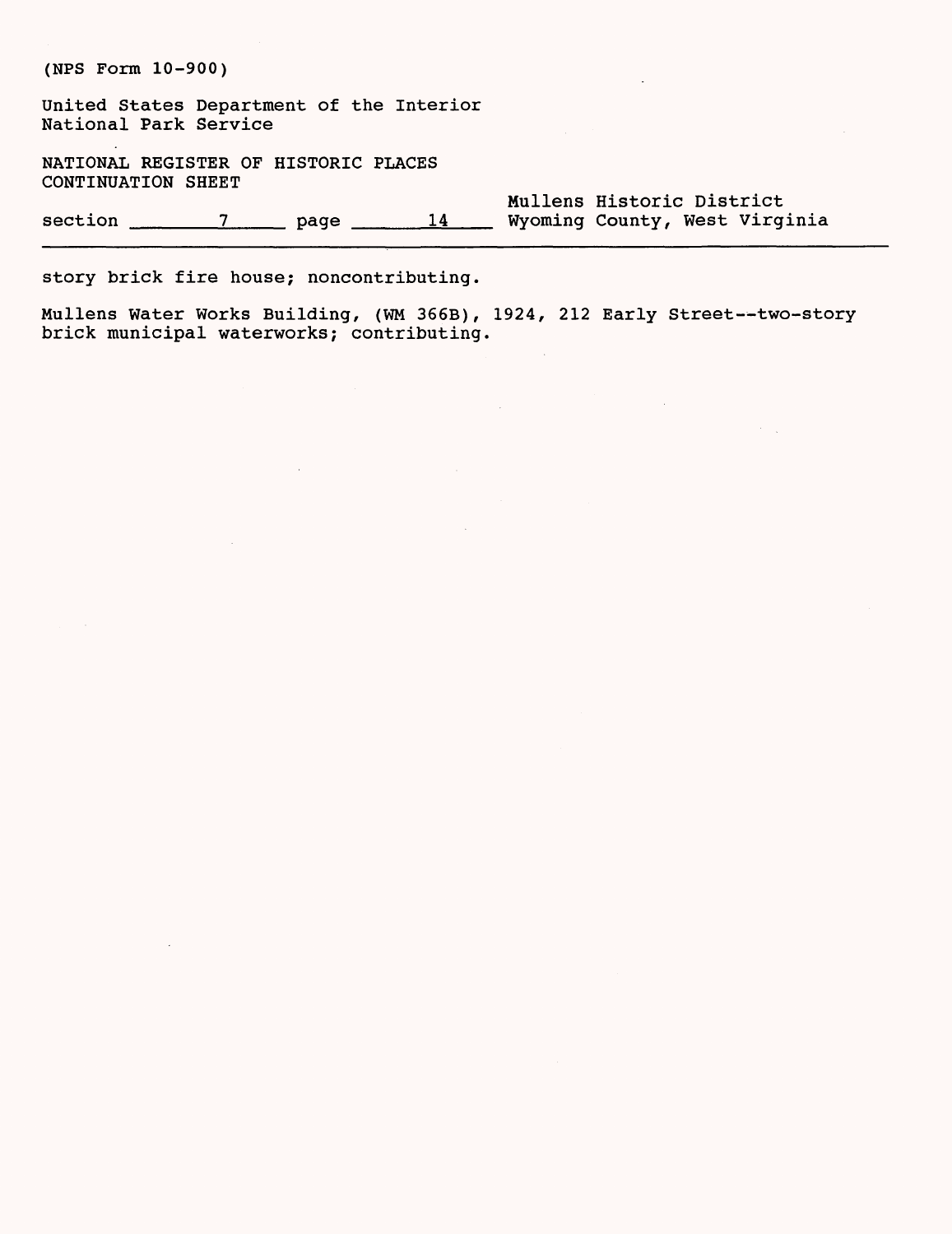United States Department of the Interior National Park Service

NATIONAL REGISTER OF HISTORIC PLACES CONTINUATION SHEET

Mullens Historic District section \_\_\_\_\_\_8\_\_\_\_ page 15 Wyoming County, West Virginia

#### **Statement of Significance**

The proposed Mullens Historic District is significant because it is a representation of several small cities in southern West Virginia and indeed central Appalachia. Small cities with populations fewer than 5,000 evolved as economic centers which served regional timbering and coal mining towns beginning around the turn of the twentieth century. A few small cities of comparable size in southern West Virginia such as laeger, Matoaka, Northfork, Man and Bramwell resemble Mullens in their central business district morphologies, architectural design of dwellings and commercial buildings, and resource hinterlands. Although the city of Mullens, whose population never exceeded 3,500, has declined economically since 1960, it continues to maintain a degree of economic impetus and architectural integrity. Because of these and the forgoing situations, the proposed Mullens Historic District should be nominated and placed on the National Register of Historic Places.

The period of significance of the proposed district ranges from 1912, when the Virginian Railroad completed construction of its main line to the town, to around 1942, when the regional coal mining technology began to change radically by utilizing mining machinery to replace hand labor. The Mullens Historic District is eligible for the National Register of Historic Places under Criterion A as an example of a small city that illustrates urban, historical and cultural development in southern West Virginia and central Appalachia.

The city of Mullens can trace the construction of numerous commercial buildings and dwellings to one family, namely Jubal A. Early, a direct descendant of Confederate General Jubal Anderson Early, and his two sons, Robert Lester Early and Anderson Cabell Early. Builders by trade and extensive experience, these men established the Early Brothers Construction Company in 1915 and during succeeding years built several mining towns around Mullens and no less than 60 commercial buildings and dwellings in the city of Mullens. Known for their diversification and quality of workmanship, the Earlys built mining town houses, tipples, company stores and large commercial buildings in Mullens. For these reasons, Criterion C is being included to support the nomination.

#### **Historical Background and Significance:**

The site of the city of Mullens was first settled by Andrew J. Mullins in 1894 when he purchased 69 acres of land around the confluence of Slab Fork and Guyandotte River. Mullins Cleared the land and built a cabin near the present intersection of First Street and Moran Avenue and established a small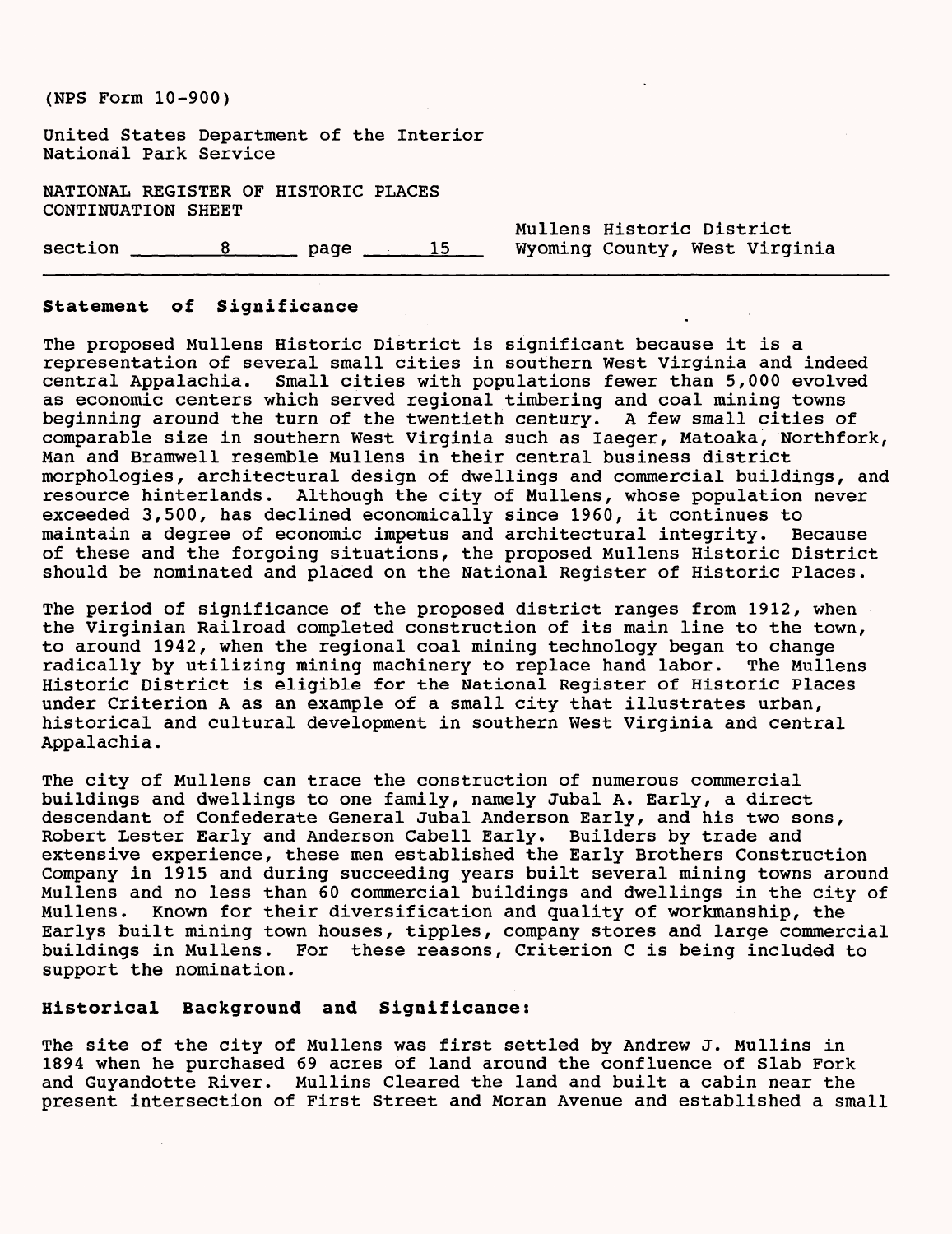United States Department of the Interior National Park Service

NATIONAL REGISTER OF HISTORIC PLACES CONTINUATION SHEET

Mullens Historic District section \_\_\_\_\_\_\_8 \_\_\_\_\_ page \_\_\_\_\_\_16 Wyoming County, West Virginia

saw mill one-half mile up Slab Fork. Two years later Mullins and neighbors built a one-room school, post office, store and boarding house. The existence of vast timber and coal resources had been reported by Jed Hotchkiss in 1872 and by 1903 logging operations were becoming established at Amigo and Maben, three-to-four miles distance from the Mullins farm. The logging operation attracted people to the area, and by 1903 it was estimated that 250 people lived in the immediate vicinity.

Upon hearing of vast timber and coal resources in eastern Wyoming County, the Deepwater Railroad, out of Kanawha County, obtained right-of ways into Slab Fork and Guyandotte valleys, which passed through the A. J. Mullins property. By 1906, the railroad was completed from the Kanawha River to Mullens. The Virginian Railroad Company acquired the Deepwater Railroad in 1907, a situation which allowed lumber and coal operations to develop around Mullens, especially the well-known Ritter Lumber Company, five miles distance from the Mullins farm.

The first coal mine in Wyoming County began operating in 1908 on the outskirts of the proposed historic district. A. J. Mullins began to lay out a few streets and avenues and sell lots on that part of his farm which now occupies most of the present site of the city.

Between 1908 and 1912, several two-story wood frame business buildings, including the Bank of Mullens, were erected on and around Moran and Howard avenues and First Street, and numerous wood frame dwellings in west and south Mullens. In the meantime, Jubal Anderson Early and his two sons were involved in building the mining towns of Tams (1908) and Mead Poca (south of Mullens) in 1912. The settlement of Mullens was incorporated in 1912. The town was named after A. J. Mullins, but a mistake in spelling of his last name was made at the county courthouse, hence the name Mullens.

By 1915, six mining towns had been built within four miles of Mullens, employing 225 miners. Lumber mills at the villages of Herndon and Maben, both less than 10 miles distance, collectively employed over 500 men, and the Virginian Railroad employed 115 men at Elmore, two miles south of Mullens. As the population in eastern Wyoming began to surge upward in these coal, lumber and railroad settlements, the town of Mullens was rapidly becoming the primary service center of the county.

Based on the populations of Mullens, Beckley, Princeton and Pineville and the distances between places, the hinterland trade area for Mullens was calculated as shown in Table 1.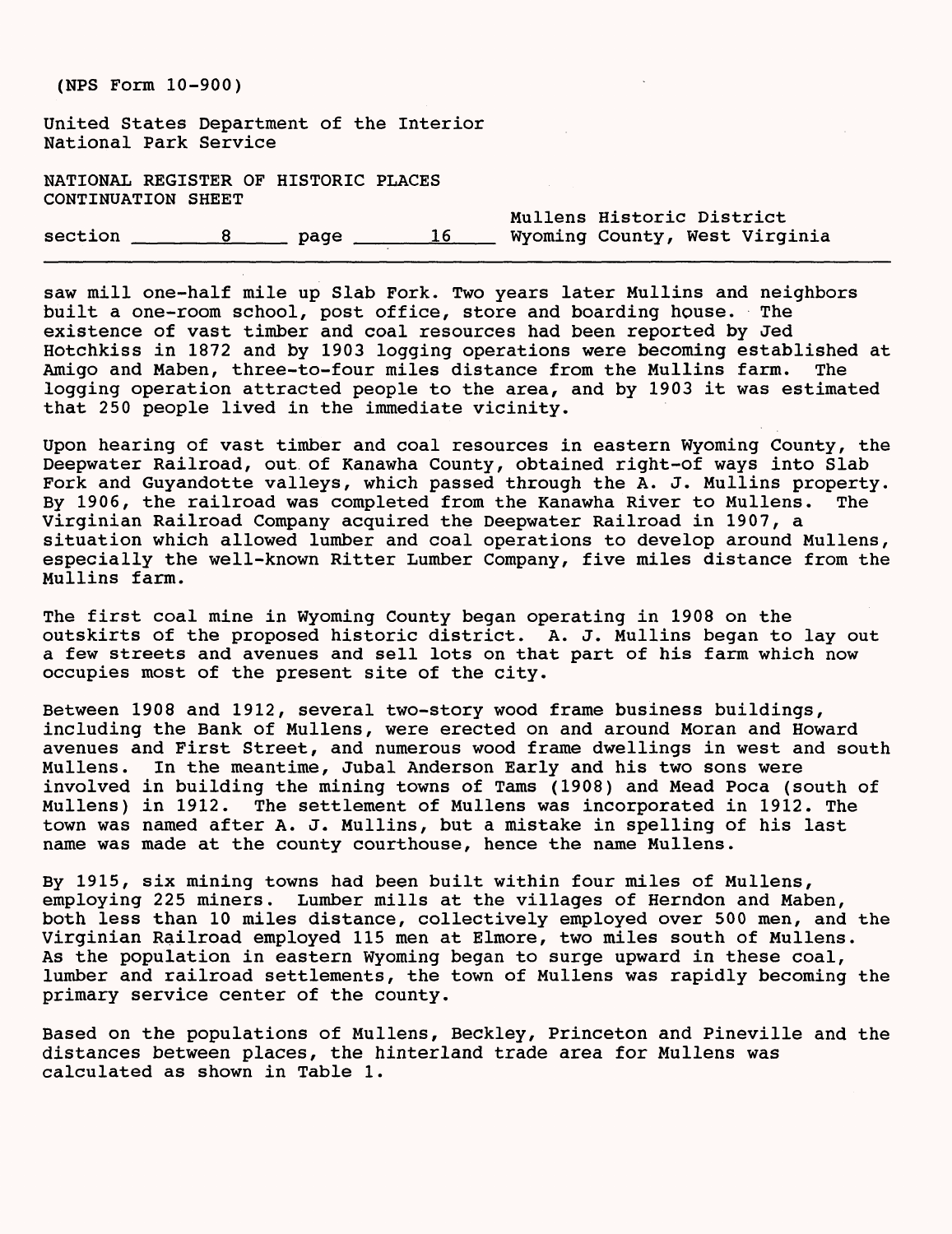United States Department of the Interior National Park Service

NATIONAL REGISTER OF HISTORIC PLACES CONTINUATION SHEET

|  | section | 8 17 Wyoming County, West Virginia |  |  |  |  |  |  |
|--|---------|------------------------------------|--|--|--|--|--|--|
|--|---------|------------------------------------|--|--|--|--|--|--|

| Table |  |
|-------|--|
|       |  |

Mullens Historic District

#### "Population"

| <b>Town</b> | <u> 1920</u> | 1930  | 1940   | <u> 1950 </u> |
|-------------|--------------|-------|--------|---------------|
| Mullens     | 1,425        | 2,356 | 3,026  | 3,470         |
| Pineville   | 304          | 536   | 769    | 1,082         |
| Princeton   | 6,224        | 6,993 | 7,426  | 8,279         |
| Beckley     | 4,149        | 9,357 | 12,852 | 19,397        |

|                       |       |              | "Calculated" Trade Area (Miles) |      |      |
|-----------------------|-------|--------------|---------------------------------|------|------|
| From Mullens          |       | <u> 1920</u> | 1930                            | 1940 | 1950 |
| tο                    | Miles |              |                                 |      |      |
| Pineville             | 14    | 10           | 10                              |      |      |
| Princeton             | 35    | 11           | 13                              | 14   | 14   |
| Beckley(via Rt.54) 20 |       |              |                                 | ∽    |      |
| Beckley(via Rt.16) 26 |       | 10           |                                 |      |      |
|                       |       |              |                                 |      |      |

From 1920 to 1950, the Mullens economic area extended along Route 10 toward Pineville as far as New Richmond; along Route 10 toward Princeton as far as Covel; along Route 16 toward Beckley as far as Helen; and along Route 54 toward Beckley as far as the Wyoming/Raleigh County line.

In order to accommodate the commercial business (food, clothing, hardware, and entertainment) that was developing as a result of the nearby mining towns and railroad operations, additional wood frame commercial buildings with false store fronts were quickly erected. By 1915, the town resembled a western frontier settlement. But two fires and a flood between 1917 and 1919 destroyed much of the commercial district around First Street between Howard and Moran avenues. Afterwards, a city ordnance required that any new buildings constructed within the central business district must be brick or stone. It was during this period that Jubal Early and sons began their building endeavors in the city.

The primary building period of commercial structures in the proposed district ranged from about 1915 to 1925, and by 1930 the basic morphology of the city was established. Except for the 1929 depression, commercial enterprises excelled until 1942 when employment in the coal business began to decline.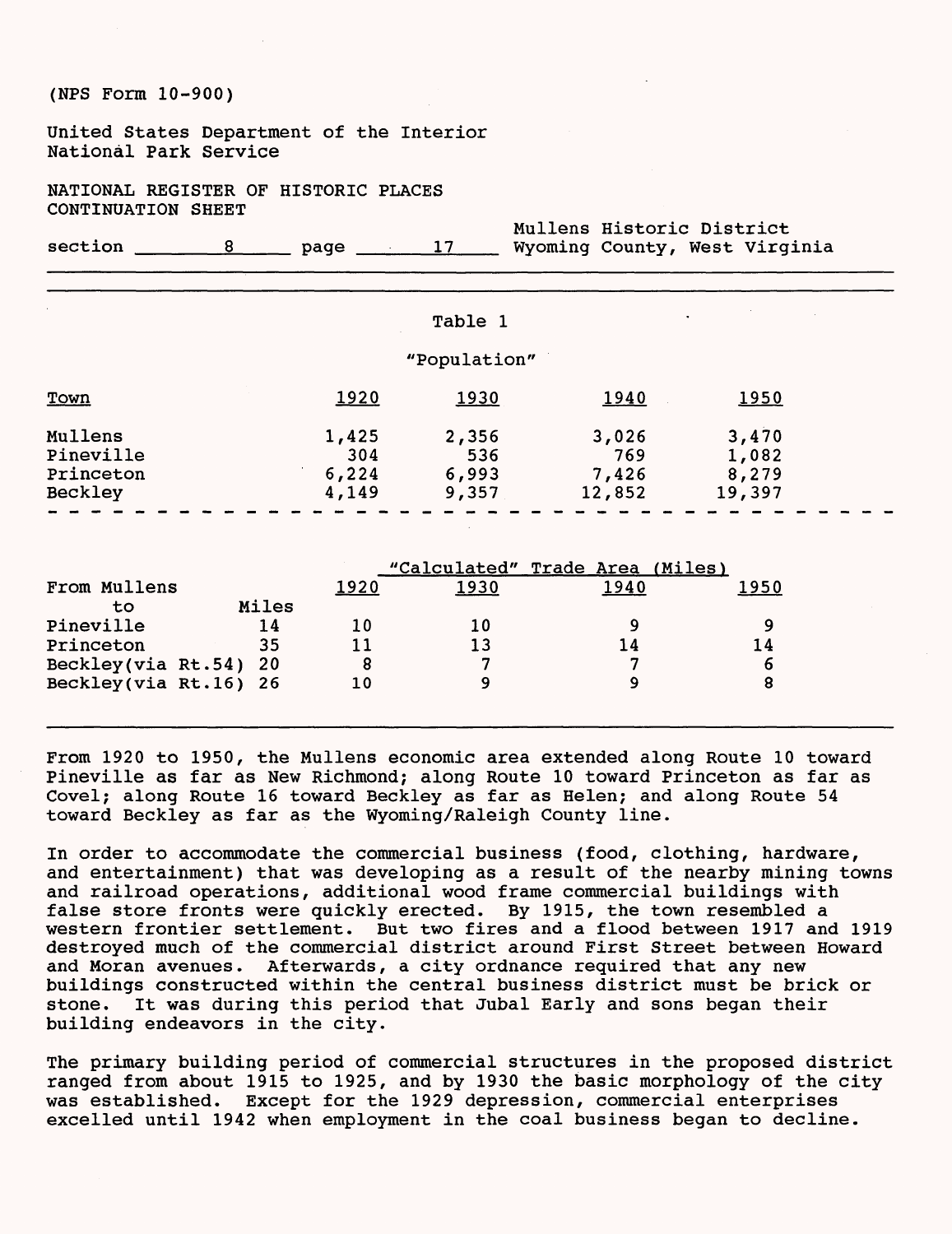(NFS Form 10-900) United States Department of the Interior National Park Service NATIONAL REGISTER OF HISTORIC PLACES CONTINUATION SHEET Mullens Historic District section \_\_\_\_\_\_8\_\_\_\_ page \_\_\_\_\_18 Wyoming County, West Virginia

The city's population has stabilized at approximately 2,700 and the area of the proposed district, with the exception of the five buildings, is impressively well-preserved.

In addition to the properties featured in the Part 7 Description, the following include a secondary group of contributing commercial properties in the proposed district. The majority of these properties reveal simple vernacular design and exemplify routine early 20th. century movements, with limited imagination. However, their appearance and prestige bring distinction to the proposed district:

D. Grove Moler Residence, (WM 314), 1912, 316 Highland Avenue.

This two-story brick Queen Anne gabled roof dwelling with a dormer and a wrap around porch was built by William Lambert. Dr. Fred S. Robertson purchased the house and utilized it for the city's first hospital but 10 years later Andrew Cabell Early converted the house back into a residence. Only a few modest exterior changes have been added to the structure since 1912 and it remains in excellent condition.

Union Power Company Building, (WM 363), 1942, 301 Howard Avenue.

This two-story Art Moderne beige brick municipal building has a flat roof, a smooth wall surface and large windows on the first level. The building is attractive and in excellent condition.

Ray Wells Chevrolet Building, (WM 323), 1922, 211 Guyandotte Avenue.

This one-story brick commercial building is a simple vernacular structure designed to display new automobiles, which remain its current function. A simple flat roof and commercial windows are the major characteristics of this neat and attractive retail facility.

Weaver Hotel Building, (WM 340), 1920, 307 First Street.

This impressive four-story brick building was designed and built by the Early Brothers as a hotel but since has been converted to apartments. Double six-over-one original windows with mortar sills, a flat asphalt-covered roof and small imbedded white masonry creations grace the facade between the window placements. The first level is currently used for retail purposes.

Wyoming Theatre Building, (WM 343), 1922, 122 Howard Avenue.

Built by A. W. Daubenspek, President, Wyoming Theater Corporation, this two-story brick movie theatre contains a sloping asphalt covered roof with a simple upper window design in the facade above the marquee. Silent movies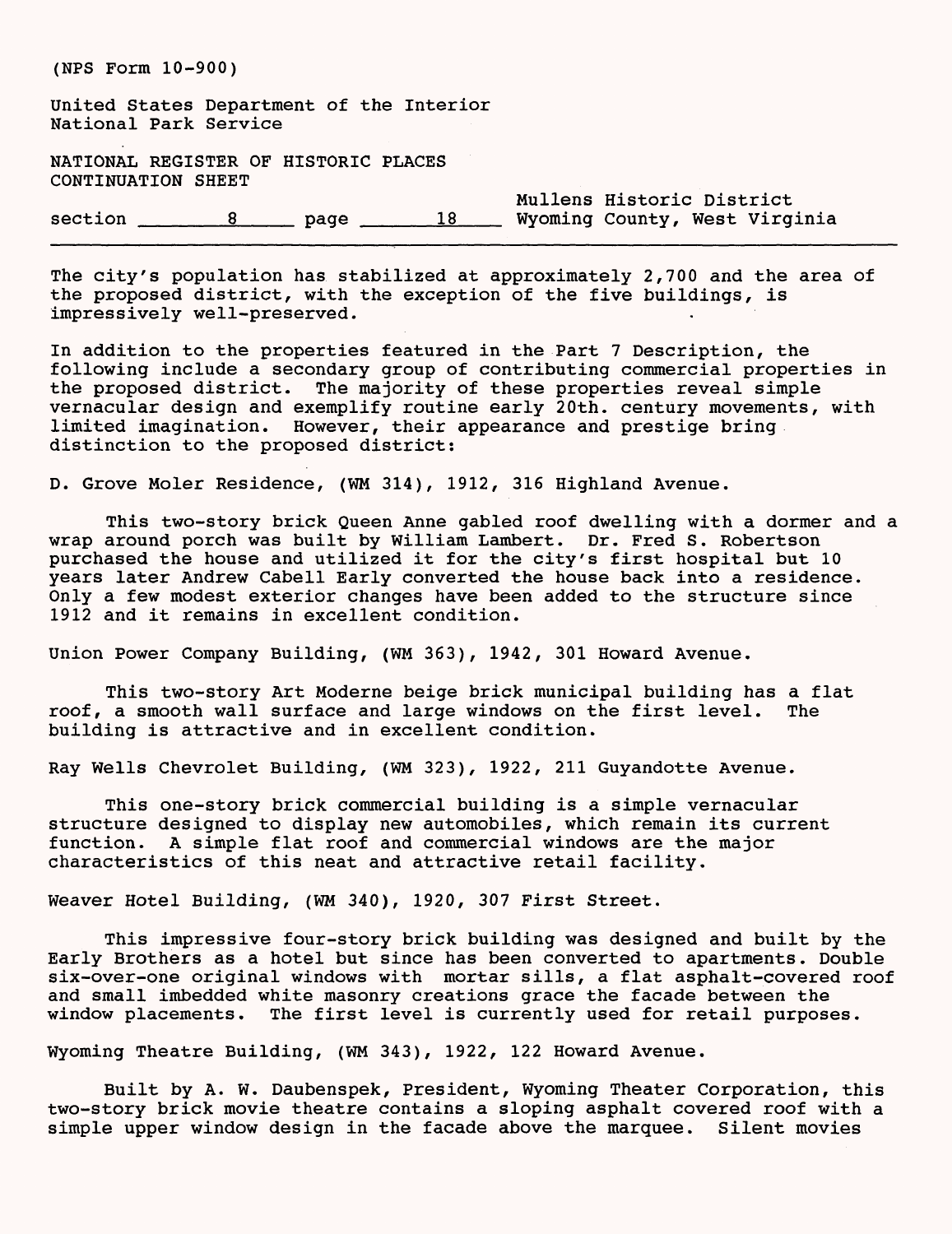United States Department of the Interior National Park Service

NATIONAL REGISTER OF HISTORIC PLACES CONTINUATION SHEET

Mullens Historic District section \_\_\_\_\_\_8 \_\_\_\_\_ page \_\_\_\_\_\_ 19 Wyoming County, West Virginia

with a piano accompaniment were initially shown, but replaced when "talkies" appeared around the early 1930's. The facility is presently closed.

Moran Avenue/Slab Fork Bridge, (WM 376), 1917.

This one-lane concrete automobile bridge is one of several dozen bridges constructed in southern West Virginia during the early part of this century. This heavy concrete structure has withstood several floods over a 75 year period and continues as the only through route connecting the proposed district and the residential area along Moran Avenue. There are no immediate plans to replace the bridge.

Notation Regarding Virginian Railroad Caboose:

The Virginian Railroad was purchased by the Norfolk and Western Railroad Company (now Norfolk and Southern) in 1959. Most all former Virginian equipment such as locomotives, coal cars and cabooses were altered and names painted over to read Norfolk and Southern Railroad Company". The Norfolk and Southern Railroad donated a "Virginian" caboose to the city of mullens to be used as a railroad museum.

#### **SUMMARY:**

In many ways the city of Mullens is representative of numerous small West Virginia and indeed central Appalachian cities with a population under 5000. Small cities of this population range generally function as political entities (county seats), economic centers, small manufacturing centers, or combinations thereof. And yet, upon close examination of cities of comparable size and function (Bramwell, Matewan, Welch, and etc.), one finds a uniqueness in each. Mullens represents a small southern West Virginia city that evolved due to a strategic geographical location with regard to the Virginian Railroad Company as well as an economic center of a region embracing Wyoming and southern Raleigh counties.

As the Virginian Railroad grew and prospered during the early 1900s, there was a need for expansion of commercial enterprises in Mullens. Services needed to be expanded and commercial buildings needed to be constructed to contain these services. This situation brought on a modest population and building "boom" during the period of 1915 to 1925.

With the modest influx of population around this period came a few architects and builders with their own ideas of designs for new commercial buildings in the downtown or replacement of wooden commercial buildings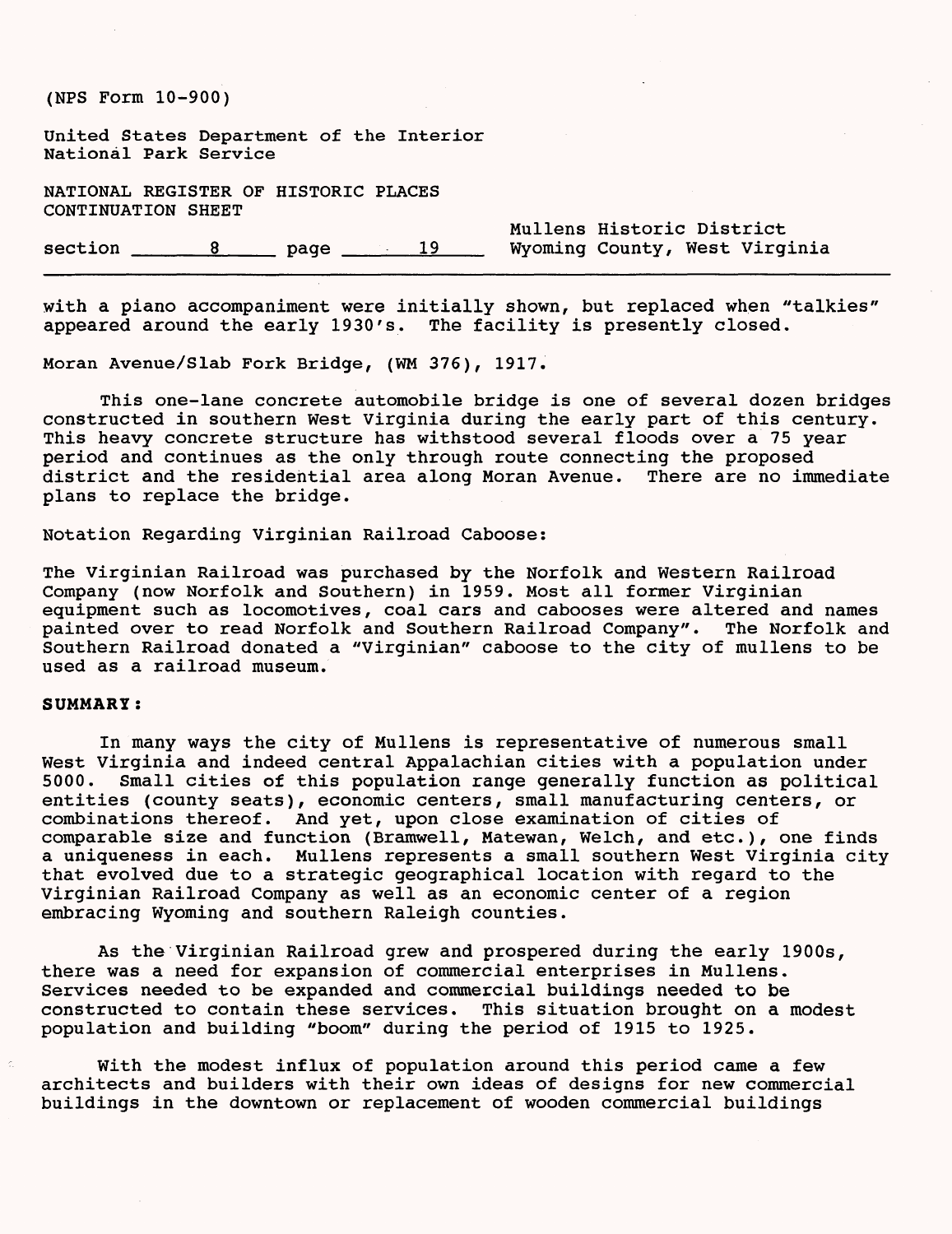United States Department of the Interior National Park Service

NATIONAL REGISTER OF HISTORIC PLACES CONTINUATION SHEET

section \_\_\_\_\_8\_\_\_\_ page \_\_\_\_\_20 Wyoming County, West Virginia

Mullens Historic District

destroyed by fire between 1912 and 1918. Most prominently among these designers and builders were Jubal Anderson Early, Robert Lester Early, Anderson Cabell Early, J. R. Criswell, A. J. Mahood, the Virginian Railroad, and the firm of Alexander and Alexander. Jubal Early brought with him a reputation of not only an exceptional designer but a prominent master builder, characteristics that were passed on to his sons, Robert and Anderson Early. J. R. Criswell, with limited designing experience, produced the plan for the Highland Baptist Church, an edifice considered by many as one of the outstanding in the area. Alex Mahood's contribution in the design of the Wyoming Hotel is another example of both unique design and workmanship. The Virginian Railroad Company was responsible for designing and building the railway shop and associated buildings. Although the railroad structures reveal limited architectural imagination, several similar structures are widely scattered where the railroad extended its lines in southern West Virginia.

Based upon the evidence described in this document, it is believed that the property (proposed Mullens Historic District) qualifies for a nomination as an Historic District and should be placed on the National Register. The proposed Historic District and indeed its history and culture by its continued existence with quality and integrity manifested in the individual structures presents a significant contribution to the broad pattern of historic development of the state of West Virginia and central Appalachia.

Specifically in the AREA OF SIGNIFICANCE, CRITERION A: the property is significanct as a former railroad coal terminal and regional railroad repair shop. The shop still stands as a stark reminder of its past significance to the economic and cultural aspects of the city and region. Likewise, in CRITERION C, the proposed district's commercial buildings, railroad structures, and the massive wholesale and retail structures (Mullens Grocery Company and Wyoming Ice and Bottling buildings) are evidence of the role the city played as an economic center for the region.

The previously mentioned architects and builders helped mold much of the proposed district. Though not of national prominence, their work is manifested in their designs and craftsmanship and exemplifies creativity found in other small West Virginia cities.

Contextually, the evidence put forth in this document is truly representative of the history and culture of southern West Virginia and the inputs of many individuals have yielded a small but unique city where pride has been maintained to the present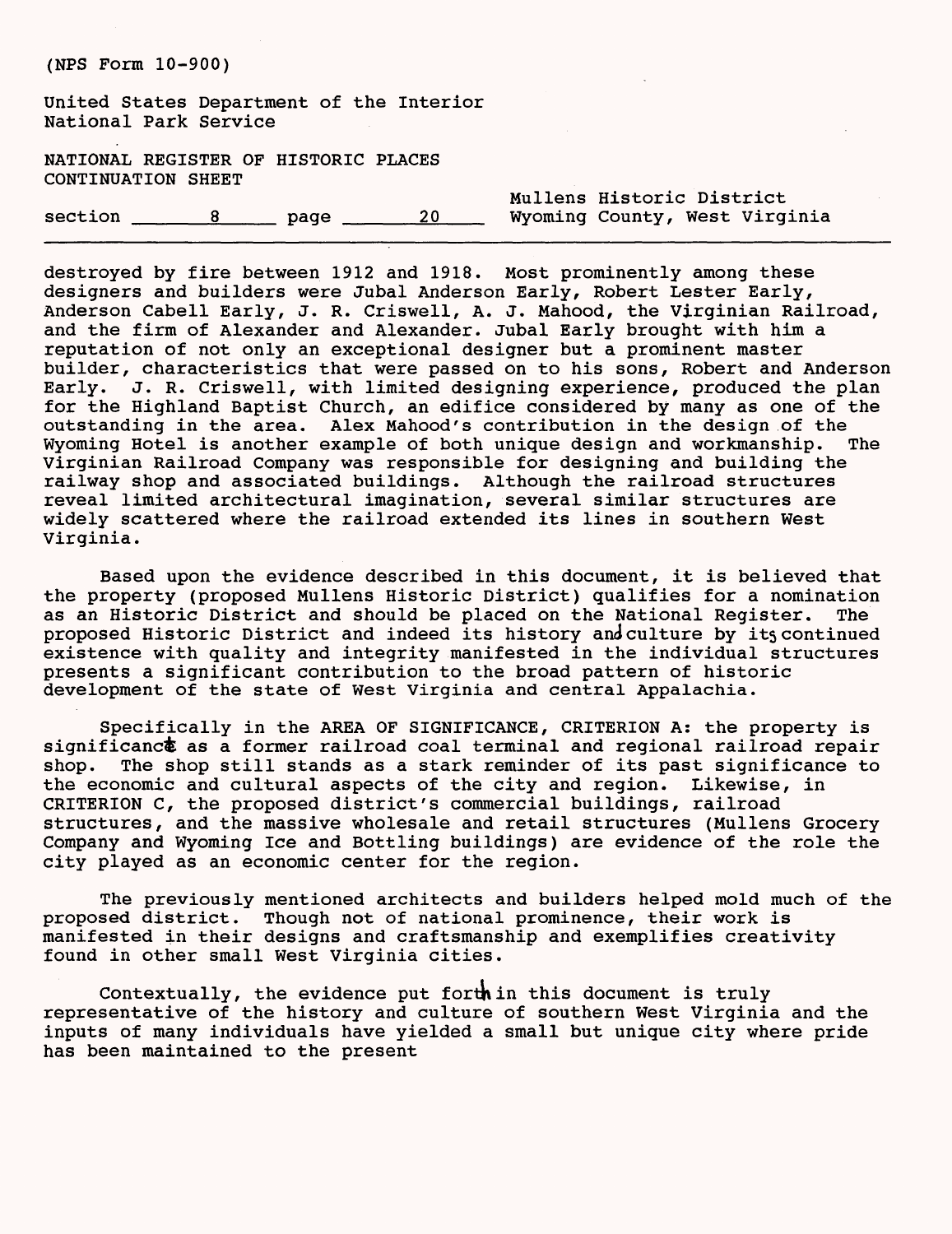## **National Register of Historic Places Continuation Sheet**

**Section number**  $\frac{9}{2}$  **Page**  $\frac{1}{2}$  **Wyoming County, WV** 

q .. Mullens. Historic District

Callahan, James Morton. Semi Centennial History of West Virginia, 1913.

Corbin, David A. Life, Work, and Rebellion in the Coal Fields. The Southern West Virginia Miners, 1880-1922. University of Illinois Press, 1981.

- Eller, Ronald D. Miners, Millhands, and Mountaineers. Indistrialization of the Appalachian South, 1880-1930. Knoxville, TN: The University of Tennessee Press, 1982.
- Gillenwater, Mack. Cultural and Historical Geography of Mining Settlements in the Pocahontas Coal Field of Southern West Virginia, 1880-1930. Ph.D. dissertation, University of Tennessee, 1972.
- Lambie, Joseph T. From Mine to Market. The History of Coal Transportation on the Norfolk and Western Railway. New York: NYU Press, 1954.
- WVSHPO. Coal Heritage Survey. Southern West Virginia Reconnaissance Study; Boone, Mingo, Wyoming, McDowell and Logan Counties, Phase I. Charleston: WVSHPO, 1991.
- Bowman, M. K. Reference Book of Wyoming County. Parsons, WV: McClain Printing Company, 1965.
- Mullens Heritage Committee. Mullens Heritage. Marceline, MO: Walsworth Press, Inc. 1984.
- Lambie, R. M. Annual Reports of the Department of Mines, 1910, 1915, 1920, 1925, 1930. Charleston: West Virginia Department of Mines.
- Hennen, R. V. West Virginia Geological Survey, 1915, Wheeling, WV: Wheeling News Litho. Co.
- Pierson, W. H. American Buildings and Their Architects, Vol. 2. New York: Oxford University Press, 1978.
- Reid, H. The Virginia Railway. Milwaukee: Kalmbach Publishing Co., 1961.
- Blumenson, J. G. Identifying American Architecture, A Pictorial Guide, 1600-1945. Nashville: American Association for State and Local History, 1977.
- McAlester, Virginia. A Field Guide to American Houses. New York: A. A. Knoph Co., 1989.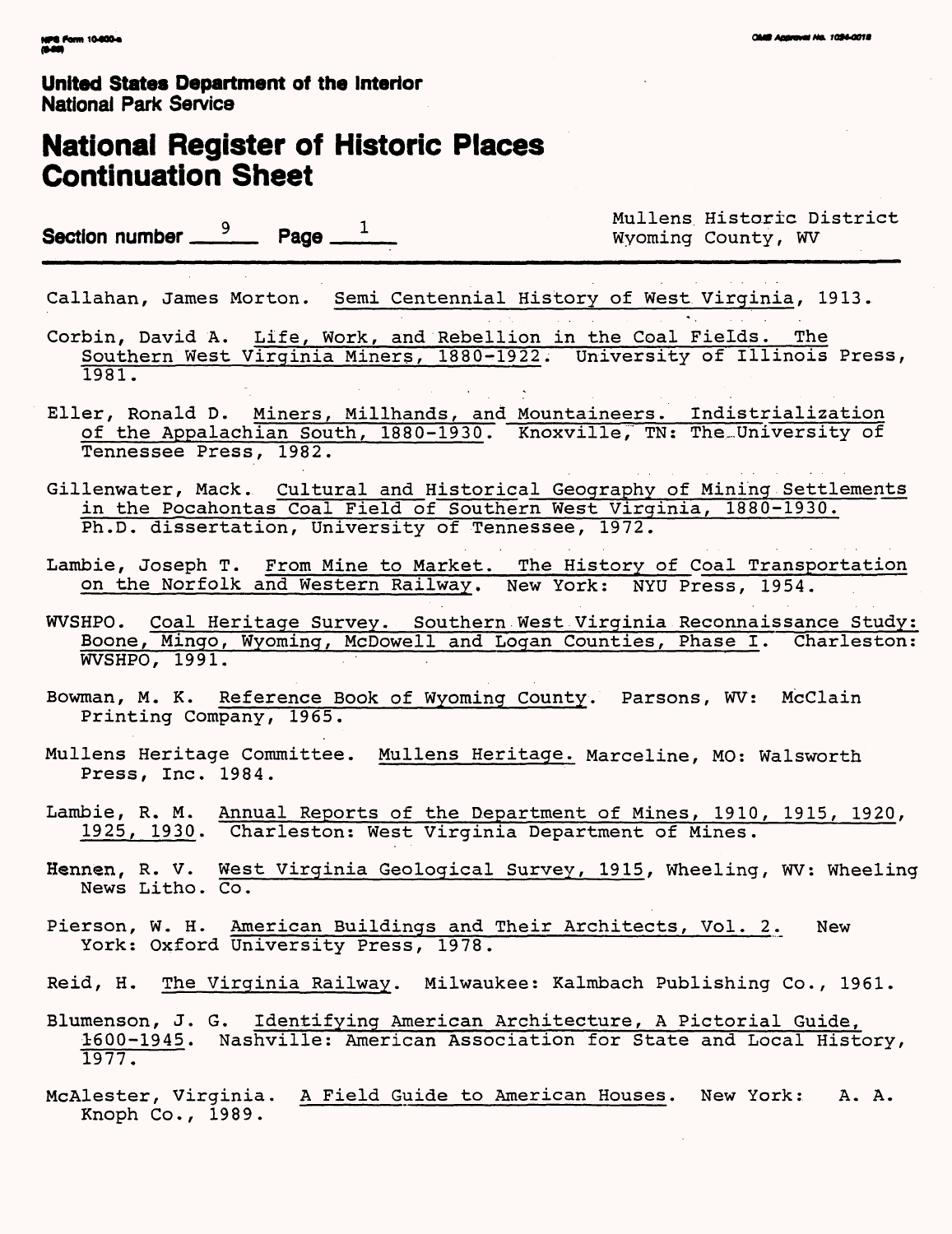# **National Register of Historic Places<br>Continuation Sheet**

| Section number $\frac{9}{2}$ Page $\frac{2}{2}$                                                                                     | Mullens Historic District<br>Wyoming County, WV |
|-------------------------------------------------------------------------------------------------------------------------------------|-------------------------------------------------|
| McGhee, W. C. personal interview, April 1993.                                                                                       |                                                 |
| Feller, Jack. personal interviews, April, 1993.                                                                                     |                                                 |
| Tolliver, Jess. personal interview, April, 1993.                                                                                    |                                                 |
| Cook, Woodrow. personal interview, April, 1993.                                                                                     |                                                 |
| Feller, Jack. History of Mullens, unpublished manuscript, 1993. Available<br>at Mullens Historic Landmarks Commission, Mullens, WV. |                                                 |
| Adkins, H. G. and M. H. Gillenwater. The Coal Road, A Survey of Southern                                                            |                                                 |

West Virginia Mining Tourism Potential. Huntington: Marshall University Center for Regional Progress, 1989.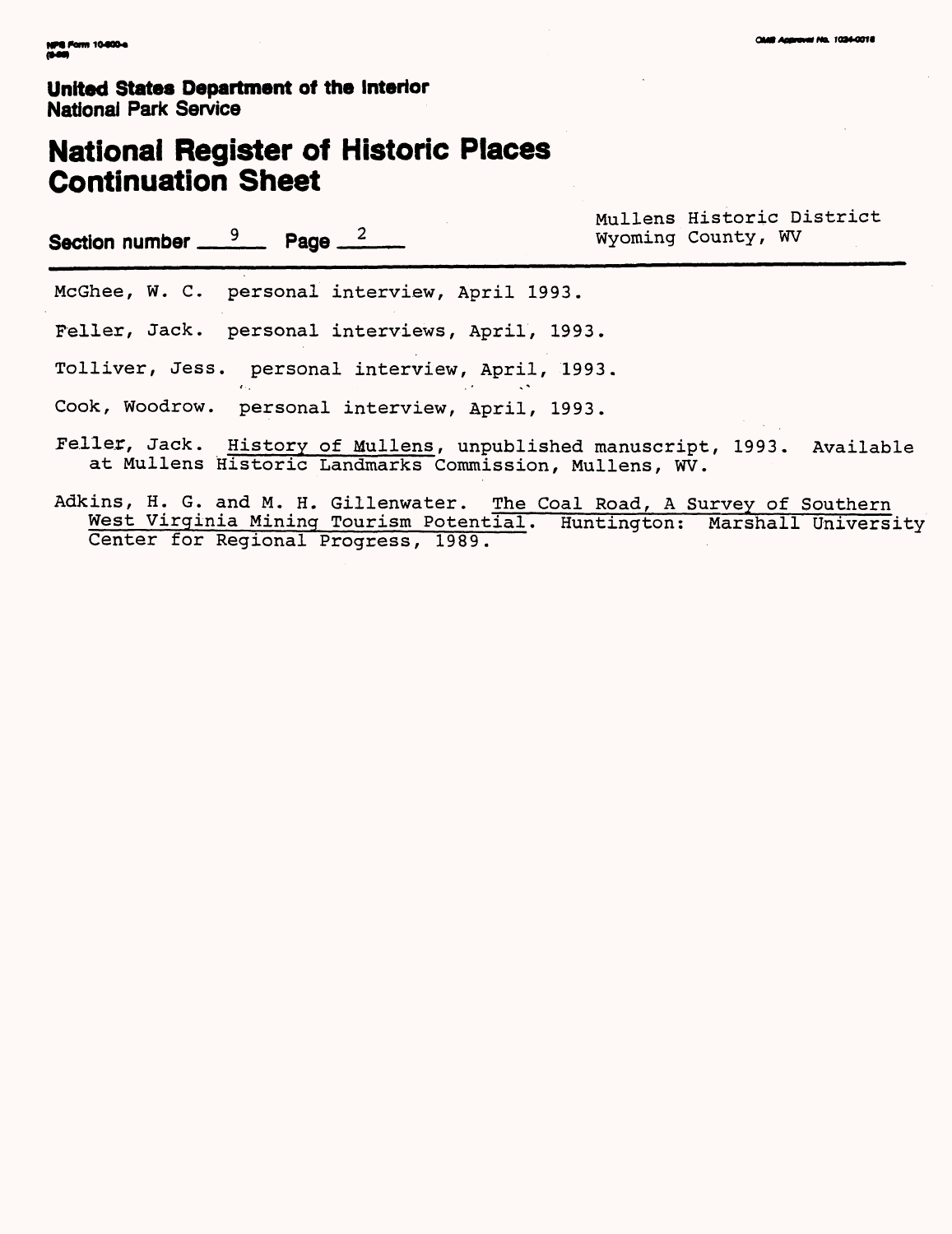## **National Register of Historic Places Continuation Sheet**

Section number  $\frac{2}{2}$ 

Photograph No. 6

Direction of camera: Looking north along Moran Avenue

Photograph No. 7

Direction of camera: Looking southwest from Route 54, behind Mullens Grocery Company Building.

Photograph No. 8

Direction of camera: Looking southwest along Lusk Avenue from intersection of Lusk and Moran Avenues.

Photograph No. 9

Direction of camera: Looking southwest from intersection of Second Street and Howard Avenue.

Photograph No. 10

Photographer: Unknown (Gerald Sutphin made copy of photo taken in 1982). Direction of camera: Looking west along First Street. Source: Mullens History Collection, Jack Feller, unpublished manuscript.

Photograph No. 11

Direction of camera: Looking south toward Wyoming Hotel from Howard Street

Photograph No. 12

Direction of camera: Looking east from intersection of Third Street and Howard 'Avenue.

Photograph No. 13

Direction of camera: Looking south on Guyandotte Avenue.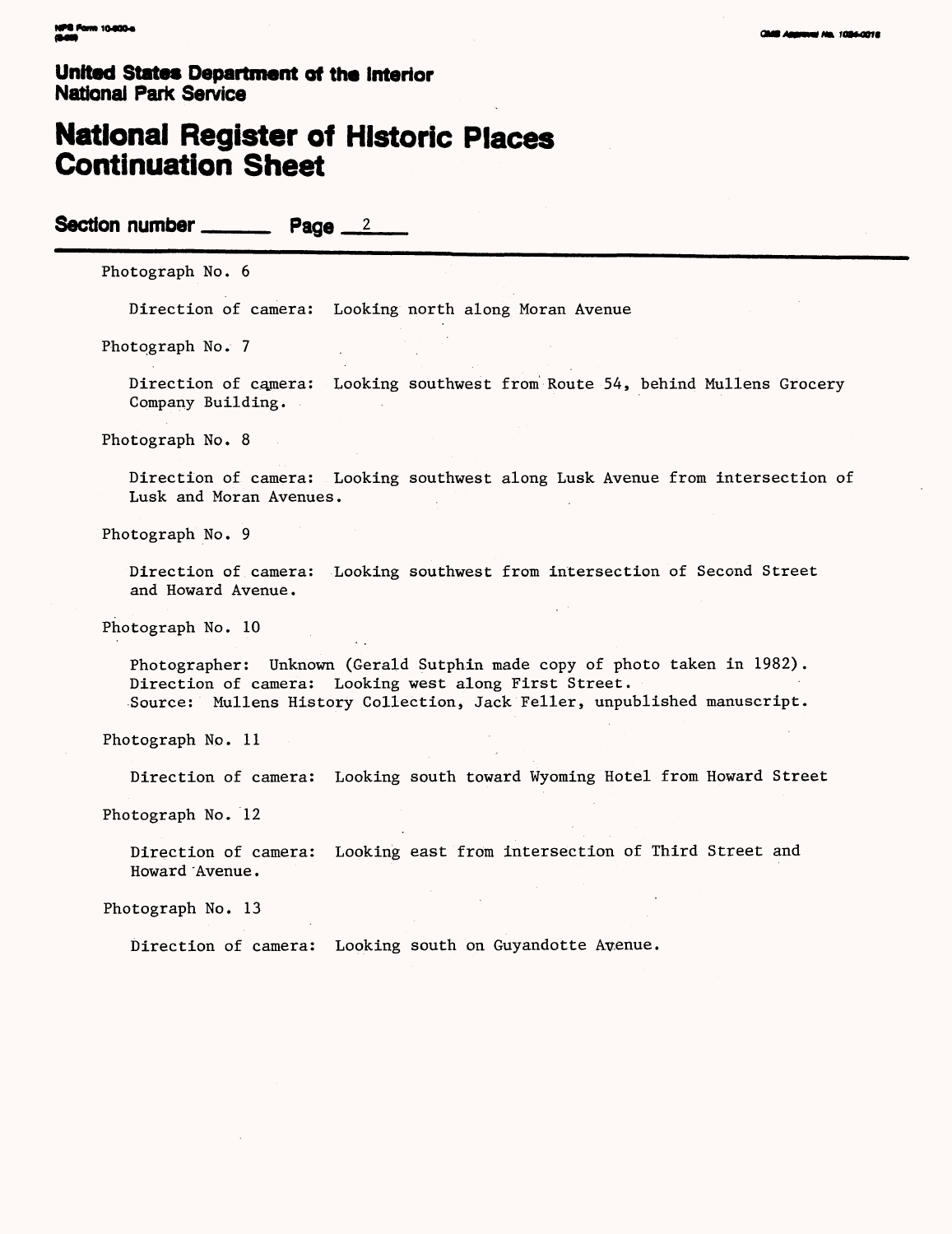## **National Register of Historic Places Continuation Sheet**

**Section number \_\_\_\_\_\_\_\_ Page 3** 

Photograph No. 14

Direction of camera: Looking west from First Street and Howard Avenue.

Photograph No. 15

Direction of camera: Looking west from Moran Avenue.

Photograph No. 16

Direction of camera: Looking east from Howard Avenue and Second Street.

Photograph No. 17

Direction of camera: Looking northwest from Rt. 54.

Photograph No. 18

Direction of camera: Looking northwest from Rt. 54.

Photograph No. 19

Direction of camera: Looking east from N & W Railroad tracks.

Photograph No. 20

Direction of camera: Looking west along Water Street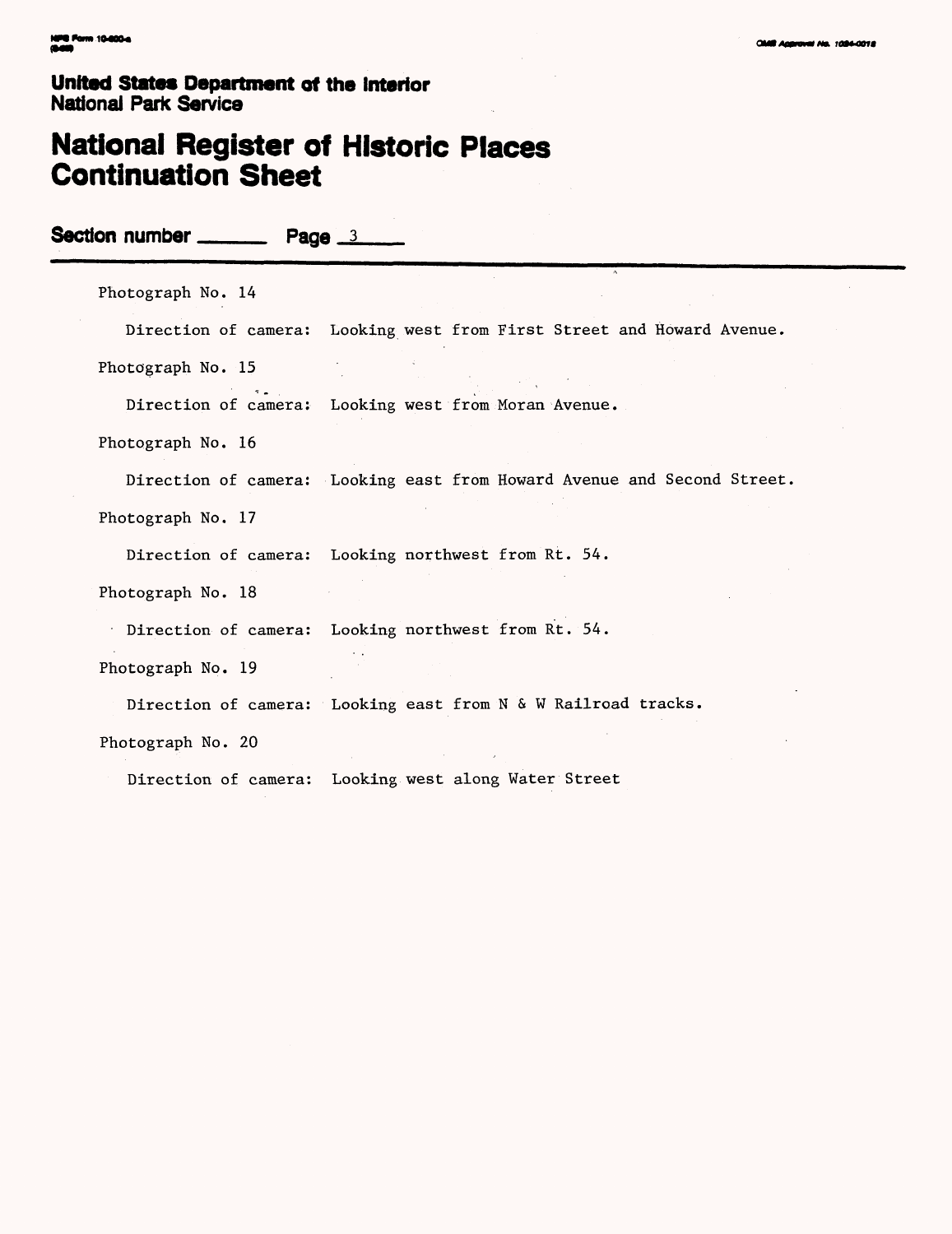# **National Register of Historic Places<br>Continuation Sheet**

|                            | Mullens Historic District<br>Wyoming County, WV     |                                                      |  |
|----------------------------|-----------------------------------------------------|------------------------------------------------------|--|
| Zone                       | Easting                                             | Northing                                             |  |
| 17<br>17<br>17<br>17<br>17 | 4660400<br>4660600<br>4660500<br>4660550<br>4660020 | 4159850<br>4159730.<br>4159470<br>4159000<br>4159220 |  |
|                            | Page                                                |                                                      |  |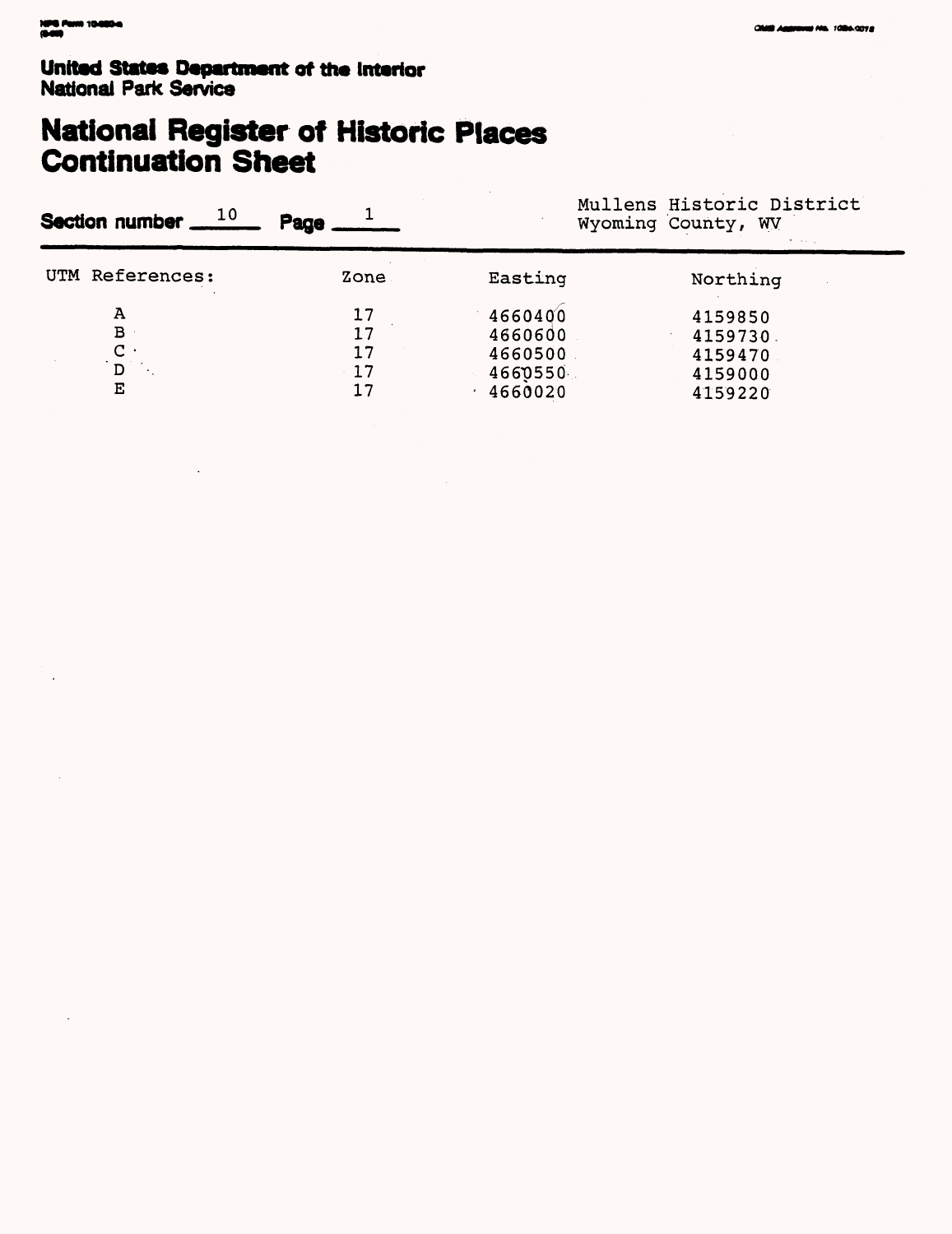## **National Register of Historic Places Continuation Sheet**

**Section number**  $10$  **Page**  $2$   $\ldots$ 

Mullens Historic District<br>Wyoming County, WV

#### Verbal Boundary Description

Beginning at the point of intersection of Lusk Avenue and Patton Street; thence southwest along the centerline of Patton Street to a point approximately -200 feet from the point-of beginning; thence south along a line parallel to Lusk Avenue to the intersection of Lusk Avenue and Highland Avenue; thence south along a line approximately 250 feet from and parallel to Highland Avenue to the intersection of Highland Avenue and Guyandotte Avenue; thence southeast along a straight line from the intersection of Guyandotte Avenue and Highland Avenue to the N & W Railroad tracks; thence west along the railroad tracks to the intersection of the railroad tracks and Water Street; thence southwest along Water Street and across Moran/Slab Fork Bridge to the point of beginning.

#### Boundary Justification

The boundaries on the west side were selected to include the row of houses along Lusk and Highland avenues as examples of urban dwellings in the proposed district. Additionally, the steepness of the terrain above Lusk and Highland Avenues justified the boundary decision. On the south, at the intersection of Highland and Guyandotte avenues, the central business district abruptly terminates. On the east, the N & W railroad tracks, which embraces the railroad repair shop, is situated at the base of steep hills, forming both a cultural and natural boundary.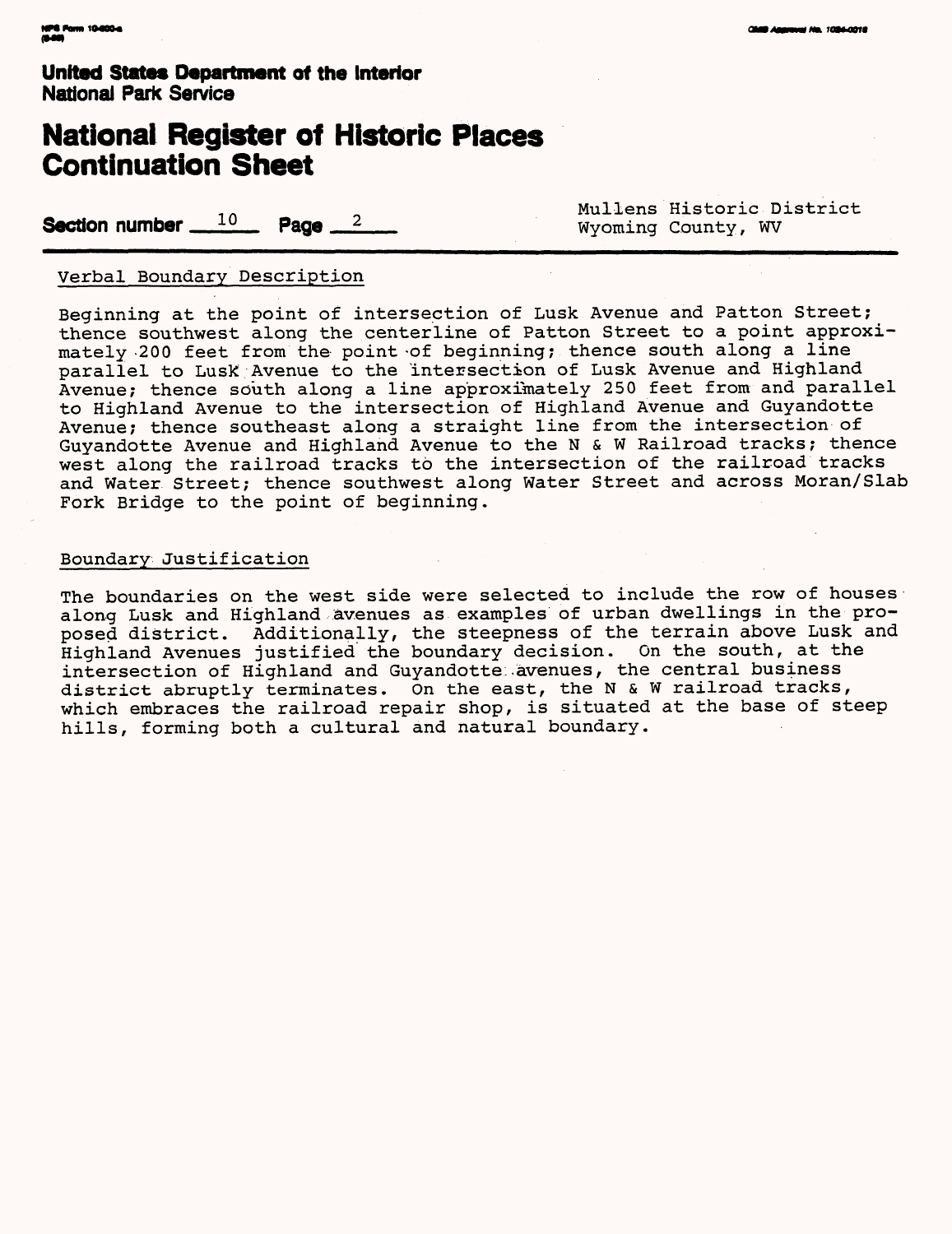## **National Register of Historic Places Continuation Sheet**

**Section number \_\_\_\_\_\_\_ Page**  $\frac{1}{2}$  ADDITIONAL DOCUMENTATION

Photograph No. 1

Photographer: Gerald Sutphin Date: Photograph illustration CA. 1925; Photograph of photograph taken in  $1992.$ Location of negative: Mullens Landmarks Commission. Direction of camera: Looking west from Route 16.

Photograph No. 2

Photographer: Mack Gillenwater Date: March 1993. Location of negative: Mullens Landmarks Commission. Direction of camera: Looking northeast from Fairvew Street.

Photograph No. 3

Photographer: Mack Gillenwater Date: March 1993. Location of negative: Mullens Landmarks Commission. Direction of camera: Looking west from Intersection of First Street and Howard Avenue.

Photograph No.. 4

Photographer: Gerald Sutphin Date: 1923 and 1992. Location of negative: Mullens Landmarks Commission. Direction of camera: Looking east from Howard Street

Photograph No. 5

Photographer: Mack Gillenwater (Gillenwater photographed all succeeding pictures from this point.) Date: March 1993 (All photography taken in March, 1993..) Location of negative: Mullens Landmarks Commission. (All negatives are located at Mullens. Landmarks Commission, Mullens, West Virginia.) Direction of camera: Looking southwest along First Street.